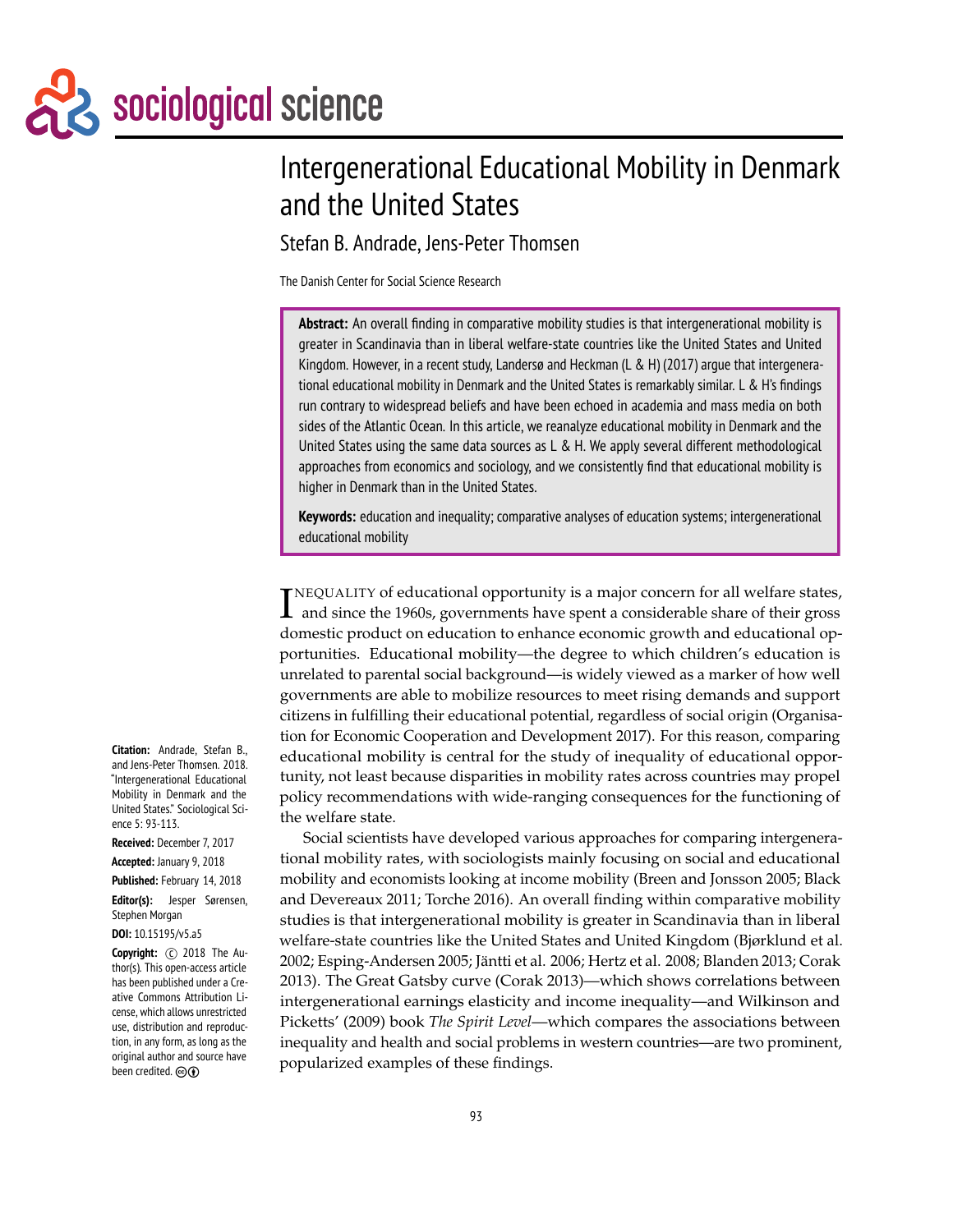However, in a recent study, Landersø and Heckman (L & H) (2017) argue that educational mobility in Denmark and the United States is remarkably similar. L & H explain their findings through references to institutional differences between the two countries. The Danish welfare state—having progressive taxation, high levels of social benefits, and free education—provides low levels of labor market incentives. The generous social benefits and little difference in income between people with lower and higher levels of education mean that the Danish welfare state dampens incentives for pursuing higher education, thereby reducing educational mobility in Denmark (Landersø and Heckman 2017:220). L & H conclude that the true educational potential of young Danes would stand a better chance of being realized if there were stronger financial incentives for young people to pursue higher education—citing wage compression and higher levels of welfare benefits in Denmark as counterproductive in providing incentives to pursue education and that the "low returns to education observed in Denmark help to explain the disconnect between the egalitarian childhood policies in Denmark and the roughly equal levels of educational mobility in Denmark and the US" (p. 219–20).

L & H's findings of "remarkably similar" (p. 198) levels of intergenerational educational mobility in Denmark and the United States run contrary to widespread beliefs and have been disseminated in academic communities and mass media on both sides of the Atlantic Ocean (Thompson 2016; Landersø 2016; O'Brien 2016; Baumann 2017). For Danish researchers and politicians, the findings have elicited both surprise and concern. If educational mobility in Denmark is not higher than that of the United States, this leaves the Danish welfare state in a major legitimation crisis. With progressive taxation, high levels of social benefits, heavily subsidized and nearly universal high standards of day care, a tuition fee–free higher education system, and generous government grants for students older than 18, the Danish welfare state should be providing better educational opportunities for its citizens than the United States.

The validity of the conclusions reached by L & H rests on the statement that educational mobility in Denmark and the United States *is*, in fact, similar. If this statement turns out to be unsubstantiated or disputable, it concomitantly undermines the authors' conclusions and policy recommendations. In this article, we reanalyze educational mobility in Denmark and the United States using the same data sources used by L & H as laid out in section III of their article, in which L & H arrive at the conclusion that educational transitions across generations are similar in Denmark and the United States (p. [1](#page-16-0)98–99).<sup>1</sup> We apply several different methodological approaches from economics and sociology, and we consistently find that educational mobility is higher in Denmark than in the United States. Consequently, we dispute L & H's statement.

<span id="page-1-0"></span>The article proceeds as follows. We begin by detailing how  $L \& H$  arrive at their conclusion (2017:198–99). We thereafter outline our strategy for reanalyzing the data, examine qualitative differences in both countries' education systems, and describe the data and methods used, followed by a presentation of our results. We end the article by discussing the implications of our findings.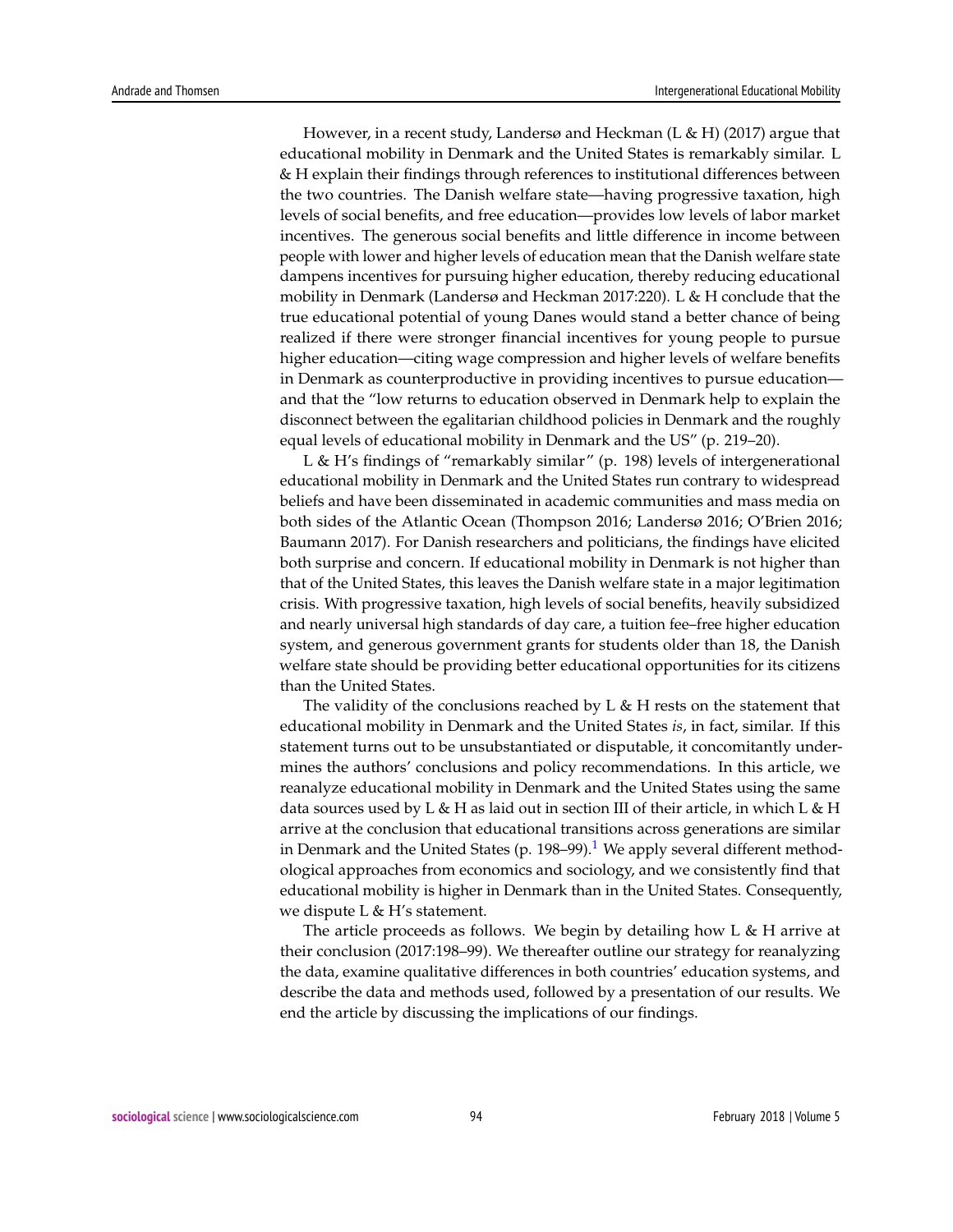|                                                                                               | Denmark   | <b>United States</b> |  |  |  |
|-----------------------------------------------------------------------------------------------|-----------|----------------------|--|--|--|
| A. Distribution of origin (parents' education) within tertiary education (column percentages) |           |                      |  |  |  |
| Parents' education:                                                                           |           |                      |  |  |  |
| Below upper secondary education                                                               |           | 8                    |  |  |  |
| Upper secondary or postsecondary, nontertiary education                                       | 30        | 34 <sup>a</sup>      |  |  |  |
| Tertiary education                                                                            | 63        | 58                   |  |  |  |
| Total                                                                                         | 100       | 100                  |  |  |  |
| B. Chances of participating in tertiary education by parents' education (relative risk)       |           |                      |  |  |  |
| Parents' education:                                                                           |           |                      |  |  |  |
| Below upper secondary education                                                               | Reference | Reference            |  |  |  |
| Upper secondary or postsecondary, nontertiary education                                       | 1.6       | 2.9                  |  |  |  |
| Tertiary education                                                                            | 3.0       | 6.8                  |  |  |  |

<span id="page-2-0"></span>**Table 1:** Participation of 20- to 34-year-olds in tertiary education by parents' education in Denmark and the United States.

*Notes:* Data are from the OECD (2014:92-93, Tables A4.1a and A4.1b). <sup>a</sup>There is a misprint in Landersø and Heckman's (2017) Figure 6 stating that 37 percent have an upper secondary or postsecondary, nontertiary education origin. We report the correct percentages from the OECD here.

## Landersø and Heckman's Statement

L & H base their statement that educational mobility in Denmark and the United States is "remarkably similar" on three sources: (1) Organisation for Economic Cooperation and Development (OECD) data, (2) a comparative analysis by Hertz et al. (2008), and (3) the authors' own tables on educational parent–child transitions in Denmark and the United States (p. 198–99). In this section, we examine the extent to which each of these sources supports statements on similar educational mobility patterns in Denmark and the United States.

## *OECD Data*

L & H point to data from the OECD report *Education at a Glance 2014: OECD Indicators* (2014:92, Table A4.1a) as a source of support for a statement of similar educational mobility in Denmark and the United States. The figures are reproduced on page 200 in L & H's article and are provided in panel A of Table [1](#page-2-0) in this article.

Panel A in Table [1](#page-2-0) shows the fraction of young people ages 20 to 34 in tertiary education by their parents' educational attainment in Denmark and the United States. From the distribution in panel A, L  $\&$  H observe that there are "few differences" in percentages across countries (p. 198). However, we argue that the figures in panel A alone cannot support drawing conclusions about the similarity in educational mobility between the two countries. The problem is that these figures are an example of selection on the dependent variable: they only report the distribution of social origin within one destination category (students in tertiary education). The seemingly similar percentages in panel A could, in principle, cover up very different origin and destination associations for each social origin. For example, it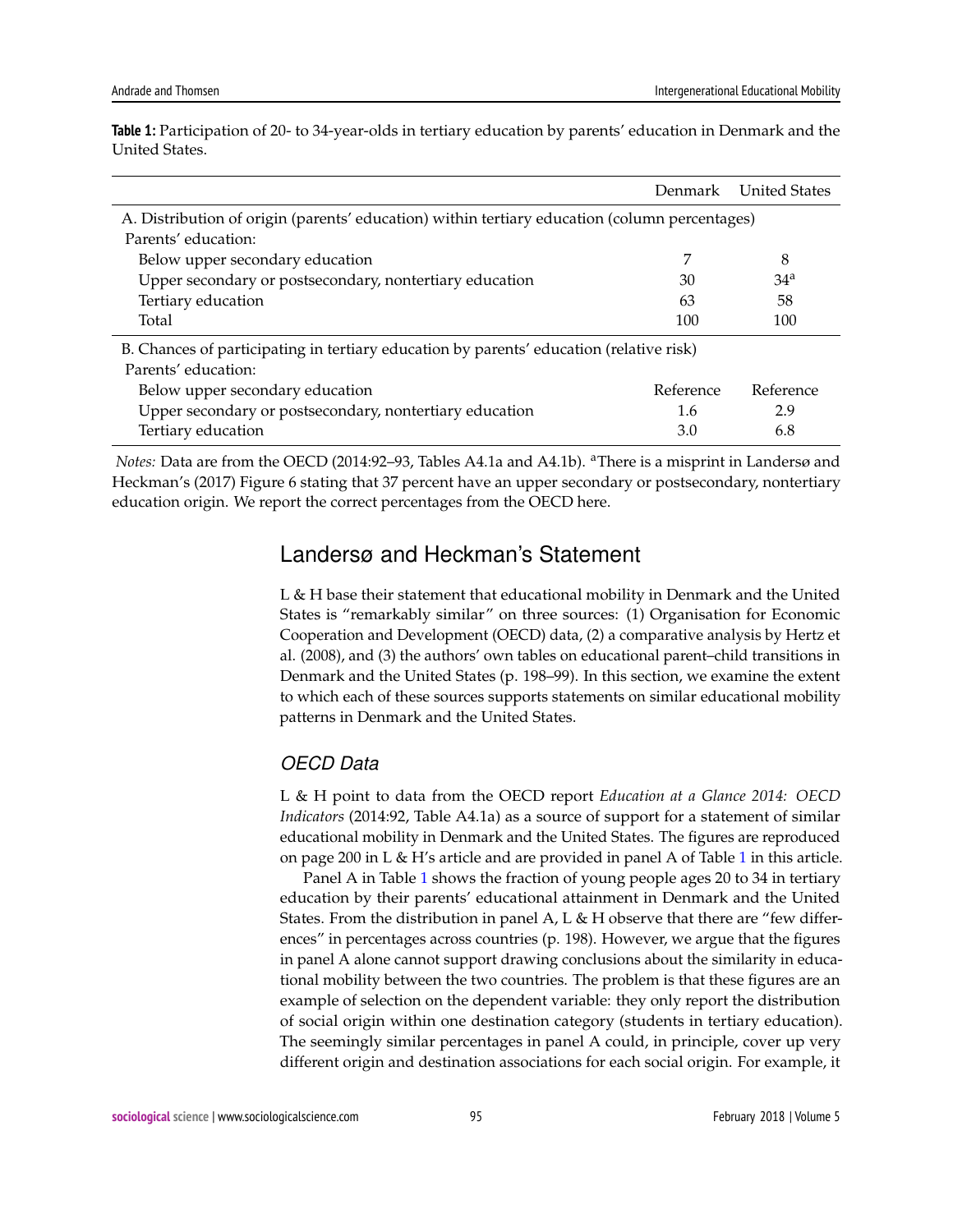could be the case that children of parents with no secondary education had a 10 percent chance of attaining tertiary education in the United States and a 20 percent chance in Denmark. However, as we are not presented with the origin distribution, we cannot know whether this is the case.<sup>[2](#page-16-1)</sup>

<span id="page-3-0"></span>To assess the magnitude of family background influence on children's educational attainment, the first step is to investigate the distribution of educational destinations within each social origin category. The OECD (2014) provides this data and uses it to calculate how likely children in one social group are to achieve tertiary education relative to children in another social group (OECD [2014:93, Table  $A4.1b$  $A4.1b$  $A4.1b$ ] and panel B in Table 1 in this article). The result is a relative risk measure (which the OECD somewhat misleadingly calls "odds ratios"). As relative risk (and odds ratio) measures compare the likelihoods of an event happening in two different groups, they account for marginal distributions by taking into account the distribution of destinations within each social group. By calculating this measure, the OECD reaches a different conclusion than L & H: In the United States, the chances of children obtaining tertiary education when their parents have tertiary education are 6.8 times greater than they are for children of parents with no secondary education. In Denmark, educational mobility is considerably higher, where children of tertiary-educated parents only have 3.0 times the chance of obtaining tertiary education relative to children of parents with no secondary education. In short, we argue that  $L \& H$  reproduce OECD figures with obvious shortcomings when a superior alternative is readily available from the same source.

#### *Hertz et al. (2008)*

In addition to the OECD figures, L & H base their argument on a comparative study by Hertz et al. (2008) about long-run trends in educational inequality. Hertz and his colleagues use linear regression models to estimate the importance of family background on educational attainment for citizens ages 20 to 69 from 42 nations across 50 years, and they do, in fact, find rather similar coefficient sizes for the United States and Denmark (0.49 for Denmark vs. 0.46 for the United States). However, for the same data, Hertz et al. (2008:25, Table 7) also report correlations between children's and parents' education and find that correlations are considerably lower for Denmark (as well as for the other Nordic countries) than for the United States (0.30 for Denmark vs. 0.46 for the United States).

Although Hertz et al. (2008) argue that the two measures of educational mobility have different pros and cons, they conclude that "in addition to being more stable over time, the correlations are less sensitive to small differences in the ways samples and variables are defined, which is a point in their favor" (p. 17). Because the correlations are less volatile than the regression coefficients, Hertz and his colleagues mainly focus on this measure in assessing the magnitude of educational mobility in different countries (p. 14). Whereas the beta coefficients show the United States (0.46) to be one of the *most* mobile countries—much lower than, for example, Sweden (0.58)—the United States is among the *least* mobile countries by correlation (0.46), with Nordic countries being among the most mobile (0.34 on average) (p. 25). These differences are in line with other social mobility studies showing that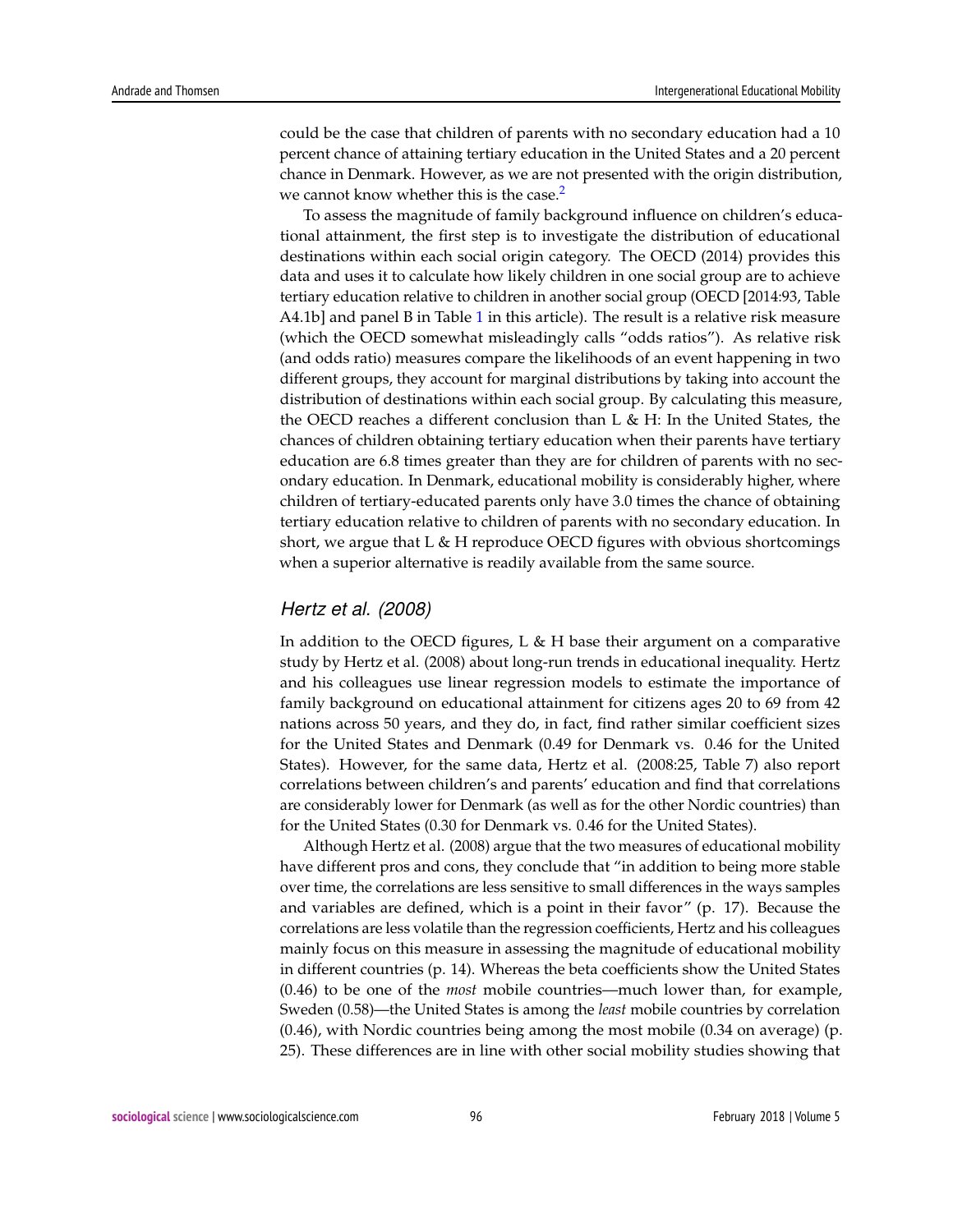the Nordic countries are more mobile than the United States (Breen and Jonsson 2005; Esping-Andersen 2005; Jäntti et al. 2006; Blanden 2013). Thus, Hertz et al. conclude that "one important general finding in the income-mobility literature is reproduced in the education data, namely that the Nordic countries have low rates of intergenerational status persistence" (p. 25).

Nevertheless, L & H choose to focus on the beta coefficients of Hertz et al. (2008) without reporting the correlations. We believe it is fair to say that Hertz et al. show mixed results when it comes to educational mobility. By correlations, the measure preferred by Hertz et al., educational mobility in Denmark is substantially higher than that of the United States; by beta coefficients, Denmark and the United States are roughly equal.

#### *L & H's Own Calculations*

L & H supplement their reading of OECD (2014) and Hertz et al. (2008) with their own data, reproduced in Figure A30 in their article's Online Appendix. In this figure, the authors investigate father–child educational transitions using three levels: no high school, at least high school, and college. L & H compare birth cohorts from 1955 to 1985 for the two countries and conclude that "[e]ducational transitions across generations are very similar in the two countries for more recent cohorts" (p. 199).

<span id="page-4-0"></span>We have reanalyzed data using the same sources as in Figure  $A30<sup>3</sup>$  $A30<sup>3</sup>$  $A30<sup>3</sup>$  We observe that L & H make several methodological choices that may bias the analysis:  $(1)$ measuring family origin by fathers' education only (omitting households for which information on fathers' education is missing), (2) coding educational levels from years of education when direct information on educational levels achieved (diplomas and/or degrees attained) is readily available in both Danish and U.S. data, and (3) using children's educational status at age 27, thereby possibly underreporting the educational level in Denmark (the median university and university college graduating age was 28 in Denmark in 2007).

<span id="page-4-1"></span>In our reanalysis, we use the same data sources and variables but focus on the educational status in 2013 of 29- to 33-year-olds (born 1980–1984) in Denmark and the United States given their parents' highest level of education. We present our findings in Table [2.](#page-5-0)<sup>[4](#page-16-3)</sup> We report children's educational attainment by their parents' education using both the father's highest education (as reported in L & H's Figure A30) and the highest education of both the mother and father. We consider the latter to be a more appropriate measure given the rising educational levels of mothers (Beller 2009) and that many (largely single-mother) households in Denmark and the United States would be omitted if we only include children for whom we have information on the father's education.

Table [2](#page-5-0) reports children's highest educational attainment using years of education and the highest degree attained. Because data for the two countries rely on different sources—administrative data (Denmark) and survey data (the National Longitudinal Survey of Youth for the United States)—years of education are not measured in the same way. Whereas the U.S. data measure years of education as the highest *grade* completed, years of education in Denmark are measured as the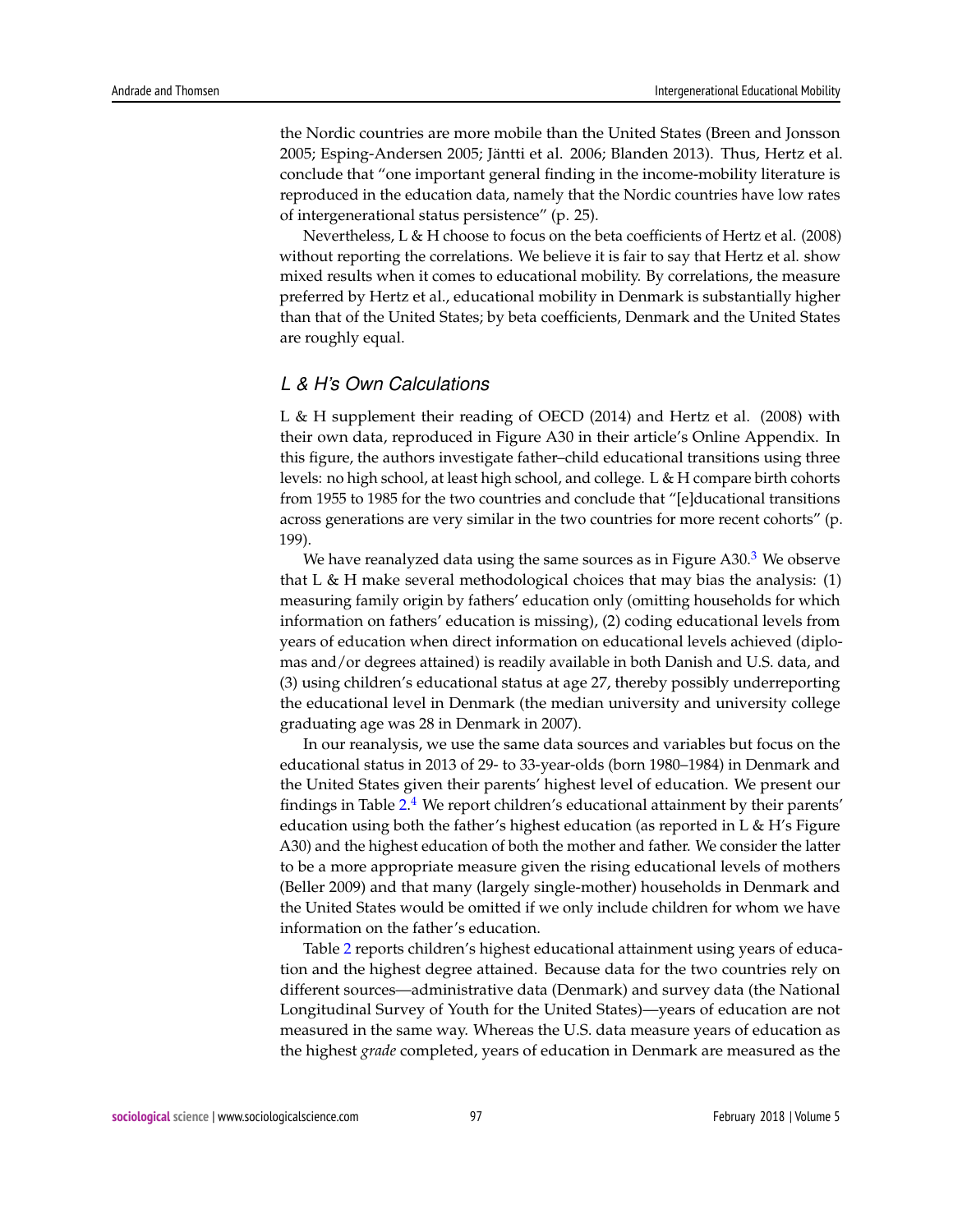|                            | Continuous measures                                        |                             |                |                               |             |         |  |
|----------------------------|------------------------------------------------------------|-----------------------------|----------------|-------------------------------|-------------|---------|--|
|                            |                                                            | Father's years of education |                |                               |             |         |  |
|                            | Denmark ( $N = 235,757$ )                                  |                             |                | United States ( $N = 4,367$ ) |             |         |  |
| Child's years of education | $0 - 11.9$                                                 | $12 - 14.9$                 | $15+$          | $0 - 11.9$                    | $12 - 14.9$ | $15+$   |  |
| $0 - 11.9$                 | 30                                                         | 16                          | $\overline{7}$ | 32(32)                        | 13(13)      | 5(5)    |  |
| $12 - 14.9$                | 46                                                         | 46                          | 27             | 50(49)                        | 48 (47)     | 22(22)  |  |
| 15 or more                 | 24                                                         | 37                          | 66             | 19(19)                        | 39(40)      | 73 (73) |  |
| Total                      | 100                                                        | 100                         | 100            | 100                           | 100         | 100     |  |
|                            | Parents' years of education                                |                             |                |                               |             |         |  |
|                            |                                                            | Denmark ( $N = 250,954$ )   |                | United States ( $N = 4,983$ ) |             |         |  |
| Child's years of education | $0 - 11.9$                                                 | $12 - 14.9$                 | $15+$          | $0 - 11.9$                    | $12 - 14.9$ | $15+$   |  |
| $0 - 11.9$                 | 37                                                         | 18                          | $8\,$          | 43(45)                        | 17(17)      | 6(6)    |  |
| $12 - 14.9$                | 45                                                         | 49                          | 29             | 45(43)                        | 50(50)      | 26(26)  |  |
| 15 or more                 | 18                                                         | 33                          | 63             | 13(13)                        | 33(34)      | 68 (69) |  |
| Total                      | 100                                                        | 100                         | 100            | 100                           | 100         | 100     |  |
|                            | Categorical measures                                       |                             |                |                               |             |         |  |
|                            | Father's highest degree                                    |                             |                |                               |             |         |  |
|                            | Denmark ( $N = 235,757$ )                                  |                             |                | United States ( $N = 2,755$ ) |             |         |  |
| Child's highest degree     | No HS                                                      | HS                          | College        | No HS                         | <b>HS</b>   | College |  |
| No HS                      | 25                                                         | 14                          | 7              | 26(26)                        | 11(11)      | 4(4)    |  |
| HS                         | 47                                                         | 45                          | 24             | 50(48)                        | 48 (46)     | 25(24)  |  |
| College                    | 27                                                         | 41                          | 69             | 25(27)                        | 41(43)      | 72 (73) |  |
| Total                      | 100                                                        | 100                         | 100            | 100                           | 100         | 100     |  |
|                            | Parents' highest degree                                    |                             |                |                               |             |         |  |
|                            | Denmark ( $N = 250,954$ )<br>United States ( $N = 4,474$ ) |                             |                |                               |             |         |  |
| Child's highest degree     | No HS                                                      | HS                          | College        | No HS                         | HS          | College |  |
| No HS                      | 32                                                         | 16                          | 8              | 38 (39)                       | 18(17)      | 6(6)    |  |
| <b>HS</b>                  | 48                                                         | 48                          | 28             | 48 (47)                       | 51(50)      | 29 (28) |  |
| College                    | 20                                                         | 36                          | 64             | 14 (14)                       | 31(33)      | 65 (66) |  |
| Total                      | 100                                                        | 100                         | 100            | 100                           | 100         | 100     |  |

<span id="page-5-0"></span>**Table 2:** Children's educational status (2013) by parents' education (shown as column percentages) for the 1980–1984 cohorts.

*Notes:* Parental education was measured in 1997. Weighted percentages are in parentheses. College = college or more; HS = high school; No HS = no high school.

> number of years needed, in principle, to reach the highest completed *degree*. This may penalize Danish data, as Danish data only include completed diplomas and degrees, whereas U.S. data include uncompleted education (as U.S. data capture *grades* completed). In addition, attrition in the U.S. data is higher for less educated families (Aughinbaugh and Gardecki 2007:5, note 7), which may lead to an overestimation of upward educational mobility in the United States relative to Denmark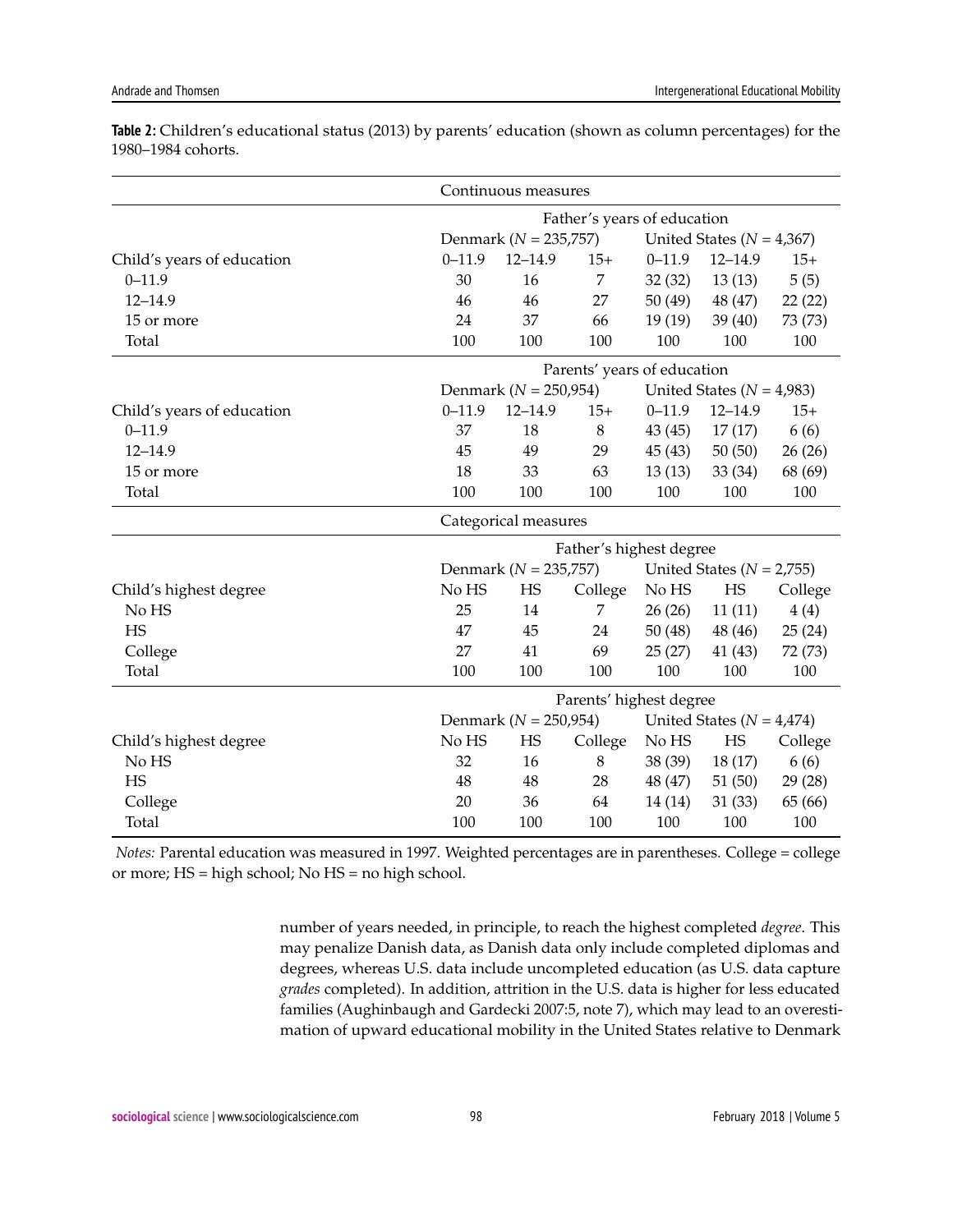<span id="page-6-0"></span>(we return to the issues of comparing educational attainment for the two countries in more detail in the data section). $<sup>5</sup>$  $<sup>5</sup>$  $<sup>5</sup>$ </sup>

Nevertheless, we find educational mobility in Denmark to be higher than in the United States. This result holds regardless of whether we (1) use years of education or degrees attained or (2) measure educational origin by the father only or by the highest levels attained by both parents. In Denmark, more children of parents with less than 12 years of education (or no high school diploma) achieve 15 years of education or more (or a college degree) than in the United States. In Denmark, 20 percent of children of parents with no high school diploma achieve a college degree, whereas only 14 percent of U.S. children do so.

Using the relative risk measure, these differences translate into very different mobility patterns for the two countries. For example, when we focus on degrees attained and include information on the parents' highest education, the chance of obtaining a college degree or more for children with college-educated parents versus those with parents with no high school diploma is  $(64/20) = 3.2$  for Denmark and  $(65/14) = 4.6$  for the United States. The corresponding odds ratios of achieving a college degree or more versus having no high school diploma for children of parents with a college degree or more versus those with no high school diploma are  $(64/8)/(20/32) \approx 13$  for Danish children and  $(65/6)/(14/38) \approx 29$  for U.S. children. We will expand on these differences in our results section.

The discrepancies in reported mobility patterns between Denmark and the United States outlined here merit a meticulous investigation into the educational mobility patterns of the two countries. To arrive at a robust conclusion about the levels of educational mobility in the two countries, we proceed as follows. We begin by detailing the differences in the Danish and U.S. educational systems and assess the viability of comparing educational levels between the two countries. We thereafter perform a series of comparisons using well-known methodological approaches from economics and sociology.

# Danish and U.S. Educational Systems

As the educational systems in Denmark and the United States differ in many ways, there are several difficulties in comparing levels of educational mobility in the two countries. For our cohorts, the educational system in Denmark is made up of nine years of compulsory education (first to ninth grades in primary and lower secondary school). Young people thereafter can choose between two separate tracks: a college-preparatory academic track, called "Gymnasium" (three years), or a track for vocational education and training (VET) (typically three to four years) to gain qualifications for a broad range of craft occupations (e.g., carpenters, electricians, construction, and service work). The Danish higher education system is made up of three educational institutions: (1) university institutions with a wide range of traditional liberal arts and professional programs offering three-year bachelor's degrees, two-year master's degrees, and three-year doctoral degrees (PhDs); (2) university colleges offering three- to four-year semiprofessional bachelor's programs (primarily educating teachers, nurses, and childcare and social workers); and (3)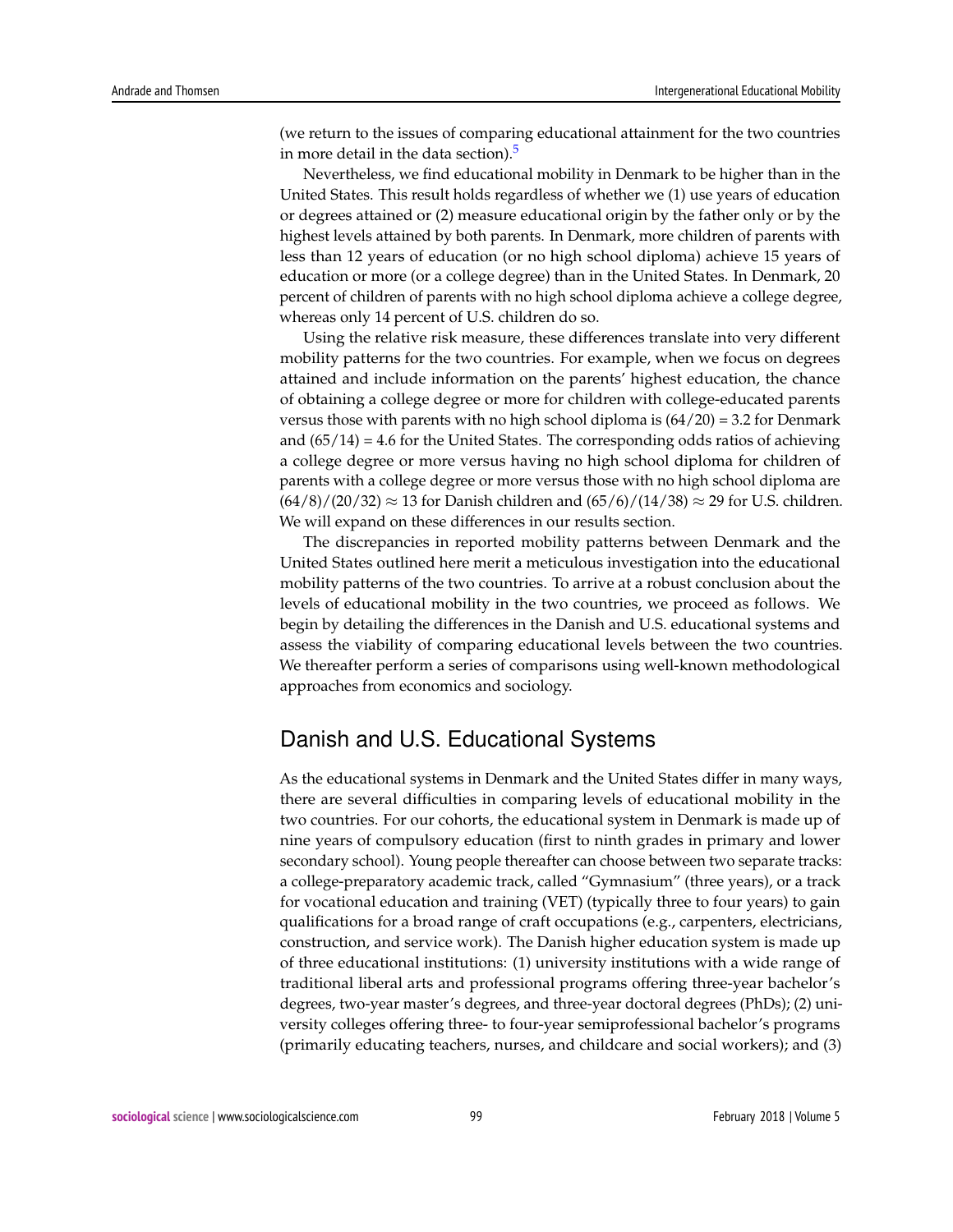business academies offering a number of smaller two- to three-year programs for those seeking various jobs in the private sector.

The U.S. education system is more heterogenous than the Danish system, but most students enter the first grade in primary school at age 6 and continue into middle or junior high school when they reach the sixth or seventh grade. Nearly all students continue into high school (ninth or 10th to 12th grade), as children in the United States must be enrolled in school up to a certain age (see L  $\&$  H for a detailed explanation on p. 202–3). The U.S. educational system does not have separate tracks for academic and vocational educations. Instead, high school students may choose between vocational and academic courses. High school graduates then can enter college and graduate with an academic degree (ranging from one to four years). College graduates with bachelor's degrees (most often four years) can continue to pursue master's degrees (most often two years) and/or doctoral degrees (most often four years).

The cross-national differences in the educational systems mean that we must be careful when comparing levels and years of education. It is particularly difficult to compare the high school level, as Denmark has two completely separate tracks: vocational (VET) and college preparatory (Gymnasium). Whereas qualifications for working in skilled manual or service occupations in Denmark can only be obtained in vocational training and education programs at the high school level, vocational qualifications may be acquired in both high school and community colleges in the United States. For example, U.S. high schools and community colleges may offer auto repair and/or mechanic programs, whereas these qualifications can only be obtained at the VET level in Denmark. These differences are reflected in the United States' "college for all" approach, which aims to bring qualifications to all American students. In Denmark, as a significant number of students receive their qualifications through VET programs at the high school level, there is no "college for all" approach like in the United States.

At the bachelor's and master's levels, Danish graduates tend to have more years of schooling than U.S. graduates. Of the vast majority of Danish undergraduates (bachelor's-degree holders), more than 80 percent continue on to master's studies immediately after they have been awarded their bachelor's degrees. In Denmark, the formal division between bachelor's and master's degrees is a relatively recent one (an outcome of the European Bologna process), and in contrast to the United States, where most college students leave the education system with bachelor's degrees, there is no real job market for bachelor's degree holders in Denmark.

The differences in the educational systems mean that it is difficult to translate years of education into educational categories. For example, whereas 12 years of education is likely to equal a high school diploma in the United States, in Denmark, it will in nearly all cases cover a certificate from a VET program (as only a very small percentage end up with a college-preparatory academic diploma from Gymnasium only). Consequently, some Danish children will be categorized as less educated than their U.S. counterparts with similar qualifications—for example, when an auto mechanic has 12 years of education in Denmark (compulsory education and vocational school) but may have 14 years of education in the United States (compulsory education, high school, and community college). At the bachelor's and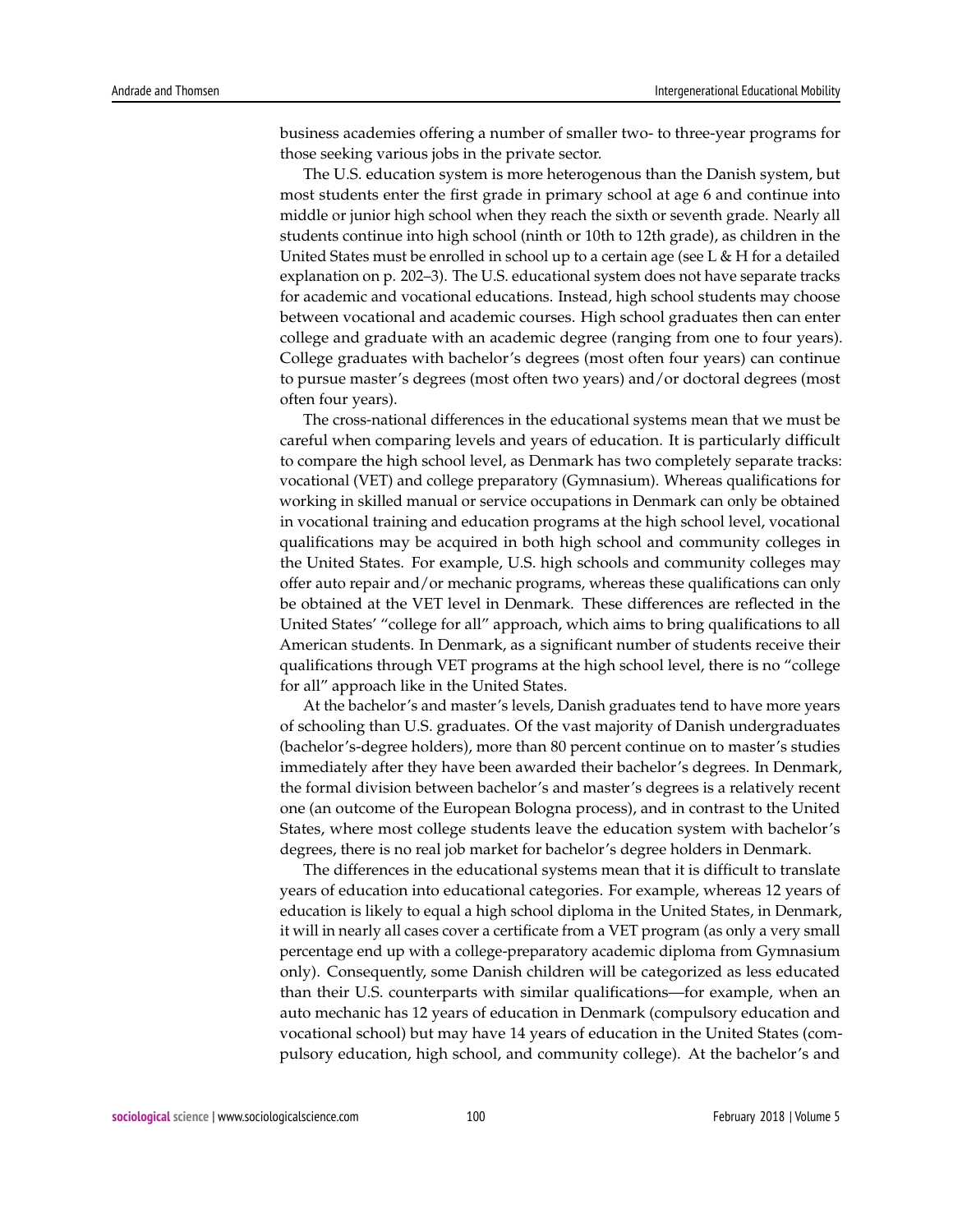master's levels, however, university graduates in Denmark will be more highly educated than their U.S. counterparts even though they qualify for the same jobs. For example, civil servant positions in Denmark are typically occupied by graduates with master's degrees, whereas the same job positions in the United States are more likely to be occupied by graduates with bachelor's degrees.

# Data and Methods

<span id="page-8-0"></span>Our analyses are based on the same data sources used by L & H: Danish administrative data and the National Longitudinal Survey of Youth 1997 (NLSY97). Table [3](#page-9-0) shows detailed information on the data sources and variables used in this article.<sup>[6](#page-16-5)</sup> We use information on the educational attainments of the 1980–1984 cohorts of children in 2013 (when they were 29 to 33 years old), and we measure parental education in 1997 (when the children were between 13 and 17 years old).

As touched on earlier, an important difference in the data coding between Danish and U.S. data is that years of education are measured differently (i.e., grades completed in the U.S. data and degrees completed in the Danish data). As years of education that do not lead to a diploma or degree are disregarded in the Danish data, years of education in Denmark are likely to be underreported relative to the United States.<sup>[7](#page-16-6)</sup>

<span id="page-8-1"></span>As different analytical approaches may produce different conclusions (Torche 2016), we analyze the data using three major approaches to researching educational mobility: (1) *a gradational approach* measuring educational attainment by years of education, predominantly through linear regression models (Hertz et al. 2008); (2) *a categorical approach* measuring educational attainment by educational degree, predominantly using the odds ratio derived from logistical regression models (Breen and Jonsson 2000; Arum, Gamoran, and Shavit 2007; Jackson et al. 2008); and (3) *a positional approach*, similar to rank–rank regressions, measuring the education attained by how it ranks in the educational distribution (e.g., by using quartiles or deciles [Shavit and Park 2016]). The three approaches translate into three different measures.

#### *Continuous Measures*

We code education as the number of years of education associated with the highest degree attained by the individual. Like Hertz et al. (2008), we run regressions of children's schooling on parents' schooling, with no other covariates, and report two types of intergenerational associations between children and their parents' education: the intergenerational correlation  $(r_S^C)$  and the beta coefficients of this  $\begin{pmatrix} \sigma_0^C \\ \overline{\sigma_1^C} \end{pmatrix}$  $\big)$  ,

association ( $\beta_S^C$ ). The link between the two measures is given as  $r_S^C = \beta_S^C$ 

in which  $\sigma_0^C$  and  $\sigma_1^C$  are the standard deviations of education for the parents and children. To measure family background, we use the fathers' highest grade and the parents' highest grade achieved.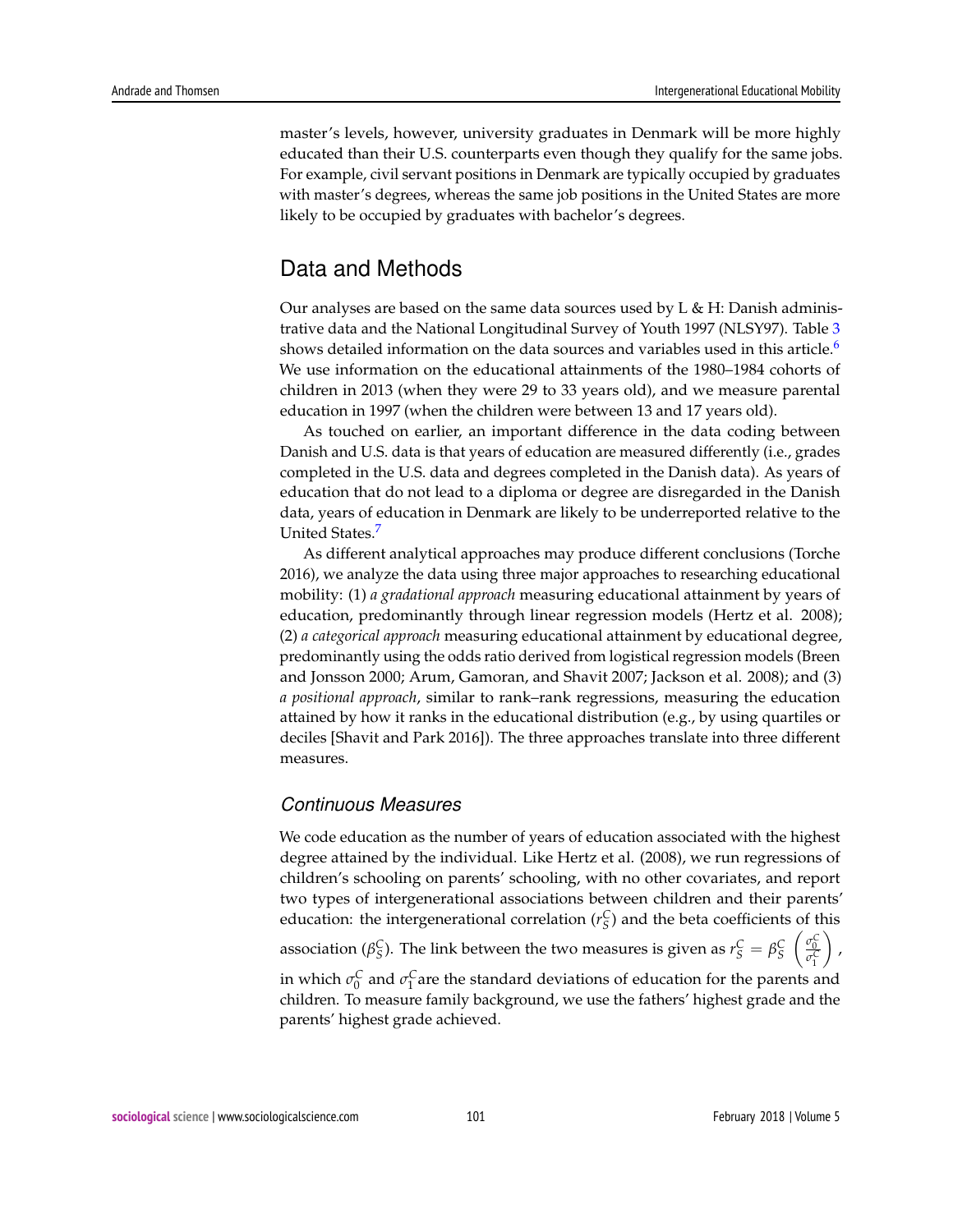<span id="page-9-0"></span>**Table 3:** Sample data and variables.

| Denmark: All individuals born between 1980–1984                                          | N             |
|------------------------------------------------------------------------------------------|---------------|
| 29- to 33-year-olds in 2013                                                              | 256,986       |
| Years of education                                                                       | 254,989       |
| Diplomas/degrees completed                                                               | 254,991       |
| Child's degree by father's degree                                                        | 235,757       |
| Child's degree by parents' degree 2013                                                   | 250,954       |
| United States: NLSY97 panel data for children born between 1980-1984                     | N             |
| Total NLSY97 sample                                                                      | 8,984         |
| Representative sample of 29- to 33-year-olds in 2013                                     | 6.748         |
| Educational information given in last round (2013): grades completed (degrees completed) | 5,226 (5,269) |
| Educational information ever given: grades (degrees)                                     | 6,670 (6,727) |
| Child's degree (information from 2013) by father's degree (information ever given)       | 2,755 (3,473) |
| Child's degree (information from 2013) by parents' degree (information ever given)       | 4,474 (5,580) |

*Notes:* Primary variables used in Danish data: children's and parents' highest degree (HFAUDD) and children's and parents' years of education (HFPRIA). Primary variables used in U.S. data: children's (CVC\_HIGHEST\_DEGREE\_EVER\_XRND; CVC\_HIGHEST\_DEGREE\_EVER\_EDT\_2013) and parents' (coded from HHI\_DEGREE) highest degree and children's (CVC\_HGC\_EVER\_XRND; CV\_HGC\_EVER\_EDT\_2013) and parents' (CV\_HGC\_BIO\_DAD\_1997; CV\_HGC\_BIO\_MOM\_1997) years of education (highest grade completed). The U.S. sample includes optional weights to control for oversampling of black and Hispanic participants. NLSY97 = National Longitudinal Survey of Youth 1997.

#### *Categorical Measures*

We draw on information on the highest level of education that the individual has achieved, both in terms of years of education and highest degrees attained. Following the sociological literature on educational mobility, we rely on odds ratios in reporting the intergenerational associations between children's and parents' education (Hout 1983; Breen and Jonsson 2000).

#### *Positional Measures*

<span id="page-9-1"></span>Inspired by income mobility studies introducing income deciles to study intergenerational income persistence (Mazumder 2005), a range of new studies has begun to analyze intergenerational educational persistence using a similar approach (Bol 2015; Thomsen 2015; Shavit and Park 2016). By comparing the likelihood of a child from one position in the educational distribution reaching a higher position in that distribution (e.g., moving from the least educated fifth to the most educated fifth), we circumvent many of the usual caveats of comparing educational mobility between countries and over time. $8$  As we are strictly interested in educational mobility in itself, we have ranked education for children and parents in the following way. We use years of education (the least "lumpy" educational variable) for Denmark and the United States. We split children's years of education into quintiles, which leave us with comparable groups for the two countries in the top fifth but not in the bottom fifth. Because of the uneven distribution of education at the lower end,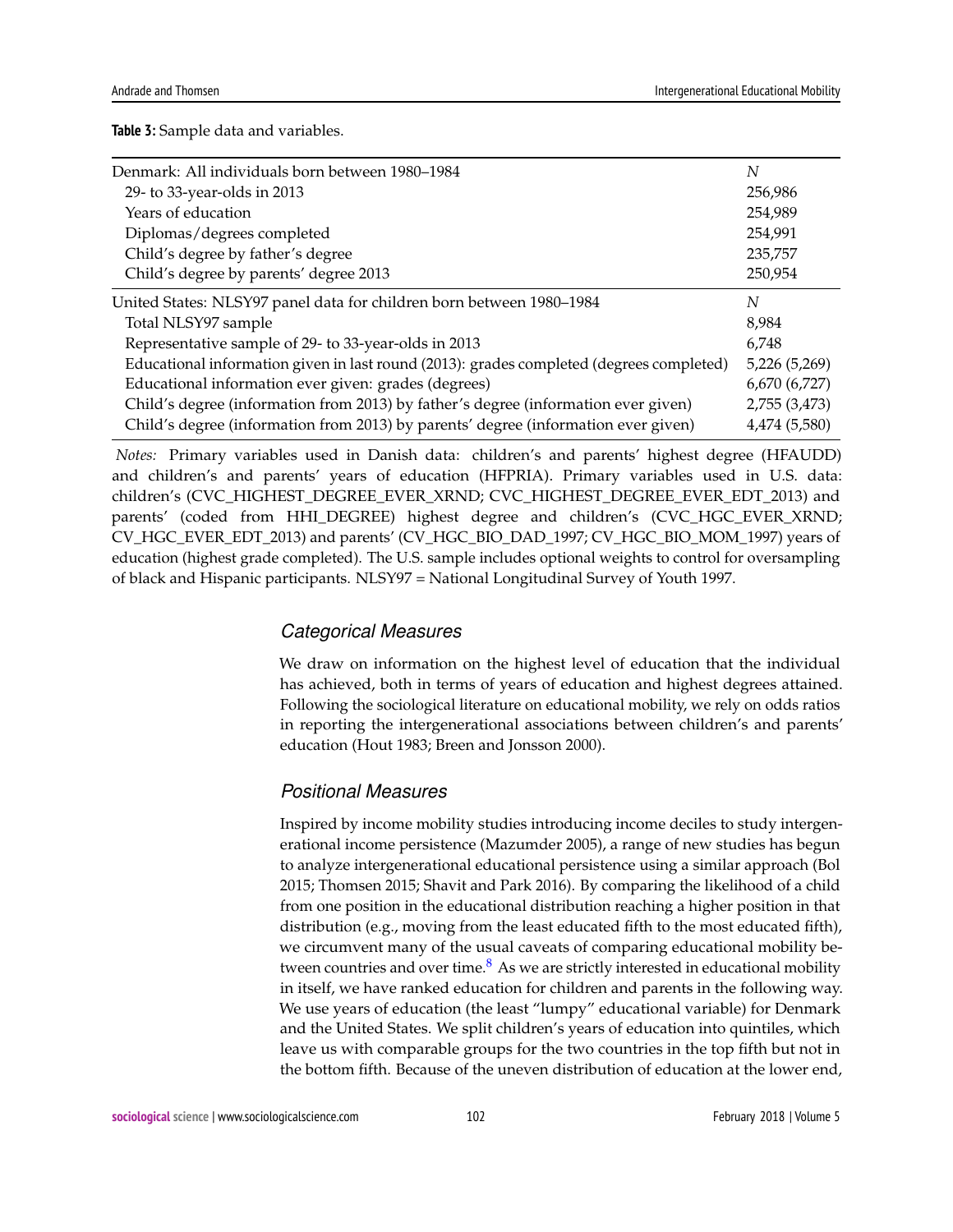<span id="page-10-0"></span>we recode the quintiles into comparable group sizes so that we have four similar child groups in Denmark and the United States (the least educated 40 percent, the lower-middle 20 percent, the upper-middle 20 percent, and the top 20 percent). As we can use information on both parents (Thomsen 2015), the parental variable is less lumpy. $9$  We recode the parent groups to have similar sizes as the child groups (bottom 40 percent, lower-middle 20 percent, upper-middle 20 percent, and top 20 percent). We use odds ratios to report the positional associations between children's and parents' educational ranks.

## Results

#### *Gradational Approach to Educational Mobility*

Table [4](#page-11-0) shows the correlations and beta coefficients for the two countries. For the U.S. data, we show results both with the official survey weight and without. We calculate the parent–child correlations to be 0.39 in Denmark and 0.47 in the United States. The beta coefficients display a similar picture; Danish children are less affected by their family origins than are U.S. children—the Danish parent-to-child coefficient is 0.42, whereas the U.S. coefficient is 0.46.

Although these estimates show that Danish children are significantly more educationally mobile than their U.S. counterparts, we should exercise great caution when drawing conclusions based on linear analyses, especially when data are coded very differently in the two countries. First, as noted earlier, estimates will be volatile because of coding differences, and second, as we touched on earlier, the assumption that the parent–child relation is linear and monotonic is difficult to defend—particularly for countries with lumpy educational distributions (Blanden 2013). Third, correlations and ordinary least squares regression provide overall and uniform measures that do not differentiate between heterogeneous associations within the joint distribution of parents and children. In the next section, we present patterns of educational mobility using categorical measures. These measures overcome several of the obstacles listed above, as we can use variables for the two countries coded in more comparable ways and account for the nonlinear nature of education attained by parents and children.

#### *Categorical Approach to Educational Mobility*

A valuable feature of the categorical approach is not only that it recognizes the qualitative differences between different educational levels but also that the odds ratio measures, when used descriptively, have margin-insensitive properties (Breen and Jonsson 2000; Arum et al. 2007; Jackson et al. 2008). We code years of education and degrees attained by children and parents into three categories, as laid out in the previous section: (1) no education beyond compulsory school (0–11.99 years of schooling), (2) no education beyond high school (12–14.99 years of schooling), and (3) a college degree (15 years or more of schooling). Table [5](#page-12-0) presents the odds ratios of achieving a high school diploma and college degree relative to no high school using information on degrees attained for coding children's and parents'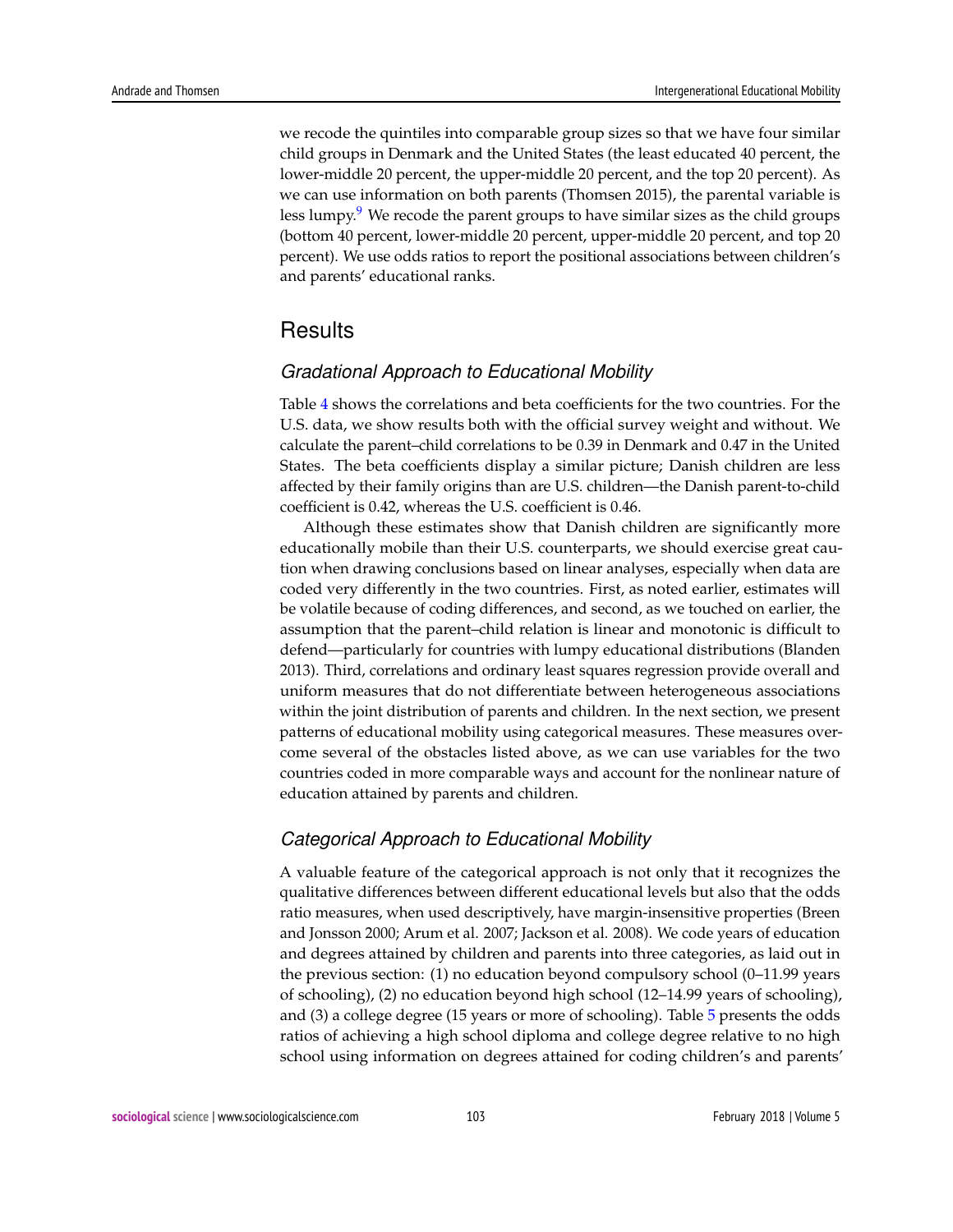|               | (1)                                                                                                             | (2)                  |  |  |  |
|---------------|-----------------------------------------------------------------------------------------------------------------|----------------------|--|--|--|
|               | Denmark                                                                                                         | <b>United States</b> |  |  |  |
|               | ( <i>N</i> fathers = 235,757; <i>N</i> parents = 250,954) ( <i>N</i> fathers = 2,755; <i>N</i> parents = 4,474) |                      |  |  |  |
|               |                                                                                                                 | Correlations         |  |  |  |
| Father-child  | $0.35*$                                                                                                         | $0.43*$              |  |  |  |
|               | (0.00)                                                                                                          | (0.02)               |  |  |  |
|               | [0.35; 0.35]                                                                                                    | [0.44; 0.46]         |  |  |  |
| Parents-child | $0.39*$                                                                                                         | $0.47*$              |  |  |  |
|               | (0.00)                                                                                                          | (0.01)               |  |  |  |
|               | [0.39; 0.39]                                                                                                    | [0.44; 0.49]         |  |  |  |
|               |                                                                                                                 | Beta coefficients    |  |  |  |
| Father-child  | $0.37*$                                                                                                         | $0.40*$              |  |  |  |
|               | (0.00)                                                                                                          | (0.02)               |  |  |  |
|               | [0.37; 0.37]                                                                                                    | [0.37; 0.43]         |  |  |  |
| Parents-child | $0.42*$                                                                                                         | $0.46*$              |  |  |  |
|               | (0.00)                                                                                                          | (0.01)               |  |  |  |
|               | [0.42; 0.42]                                                                                                    | [0.44; 0.49]         |  |  |  |

<span id="page-11-0"></span>**Table 4:** Educational mobility by continuous measures. Children's years of education (2013) by parents' years of education, coded from the highest degree attained. Correlations and beta coefficients for the 1980–1984 cohorts, with separate models for each country.

*Notes:* Weighted U.S. data. Standard errors are in parentheses, and 95% confidence intervals are in brackets. We tested the correlations (under the assumption of independent samples) and used T-test statistics for the regression coefficients to determine significant differences between the two countries (single-sided hypotheses, Denmark < United States). All tests show that country differences are significant (*p* < 0.000). See online supplement Table 4A for all estimates.  $\dot{p}$  < 0.01.

> educational attainment. We view information on degrees attained as superior to years of education, as degrees attained measures education in a more similar way for both countries (see online supplement Tables B1–B9 for more ways of coding educational attainment).

> <span id="page-11-2"></span><span id="page-11-1"></span>Table [5](#page-12-0) shows that the odds ratio of achieving a college degree relative to getting no education beyond compulsory school for children of college-educated parents relative to parents with only compulsory education is twice as low in Denmark as in the United States. Danish children have an odds ratio of 13.2, whereas U.S. children have an odds ratio of 27.5. Similar differences are found if we use years of education instead of degrees attained, if we use fathers' education only, if we include or exclude weights, if we use information on the highest degree attained or enrolled in, or if we single out bachelor's and master's degrees (see online supplement Tables B4, B5, B6, and B7 $\cdot$ .<sup>[10](#page-17-2)</sup> In short, all logit models confirm that educational mobility in Denmark is higher than in the United States.<sup>[11](#page-17-3)</sup> In addition, we have run linear probability models of obtaining a college degree or not (online supplement Table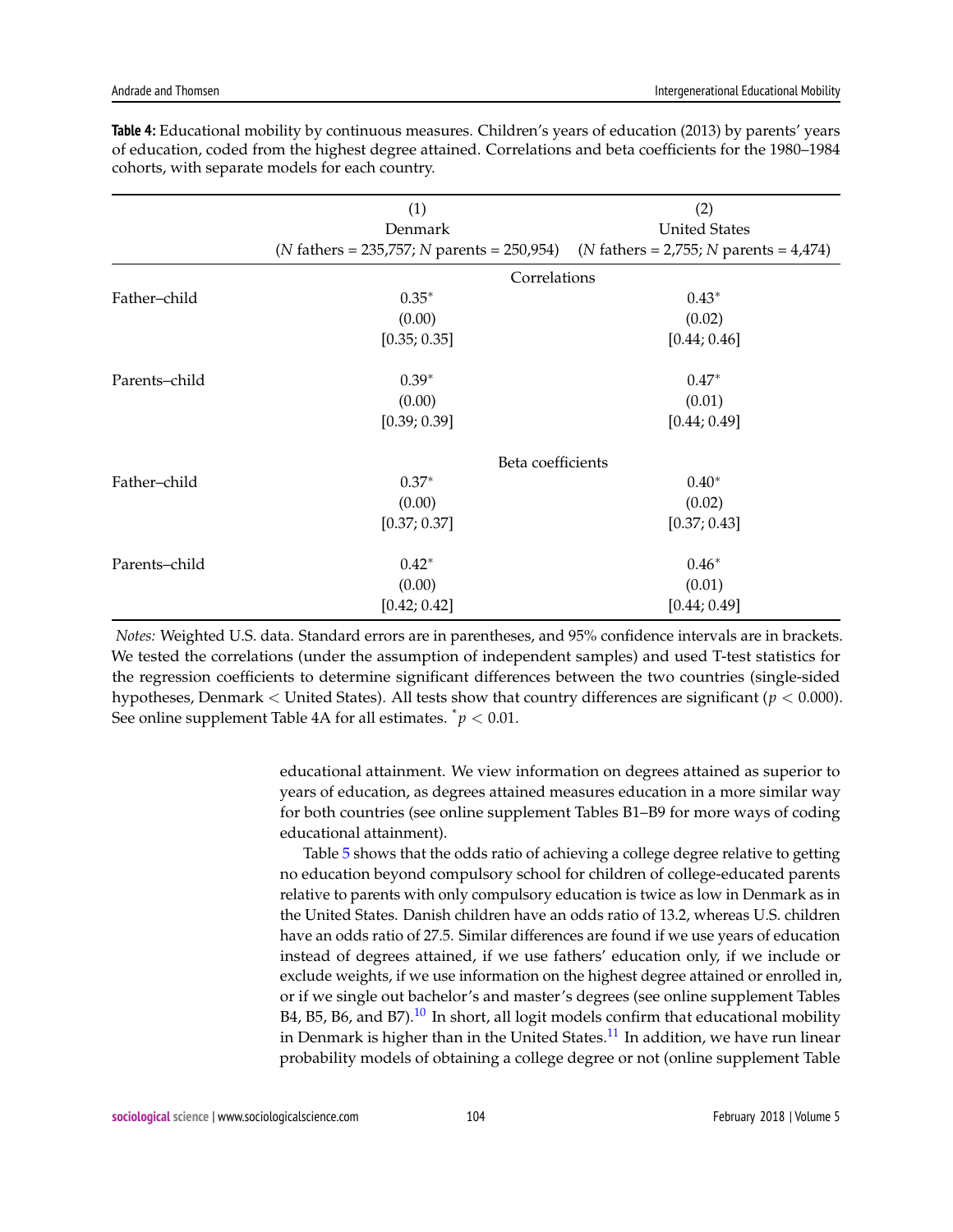|                     | (1)            | (2)                                                     |  |  |  |
|---------------------|----------------|---------------------------------------------------------|--|--|--|
|                     |                | Denmark ( $N = 250,954$ ) United States ( $N = 4,474$ ) |  |  |  |
|                     |                | High school completion                                  |  |  |  |
| Parents' education: |                |                                                         |  |  |  |
|                     | $2.06*$        | $2.47*$                                                 |  |  |  |
| High school         | (0.03)         | (0.00)                                                  |  |  |  |
|                     | [2.00; 2.11]   | [2.47; 2.47]                                            |  |  |  |
|                     | $2.40*$        | $3.76*$                                                 |  |  |  |
| College             | (0.04)         | (0.00)                                                  |  |  |  |
|                     | [2.32; 2.48]   | [3.76; 3.76]                                            |  |  |  |
|                     |                | College completion                                      |  |  |  |
| Parents' education: |                |                                                         |  |  |  |
|                     | $3.64*$        | $5.30*$                                                 |  |  |  |
| High school         | (0.06)         | (0.00)                                                  |  |  |  |
|                     | [3.52; 3.75]   | [5.29; 5.30]                                            |  |  |  |
|                     | 13.24*         | $29.53*$                                                |  |  |  |
| College             | (0.25)         | (0.01)                                                  |  |  |  |
|                     | [12.77; 13.73] | [29.51; 29.54]                                          |  |  |  |

<span id="page-12-0"></span>**Table 5:** Educational mobility by categorical measures. Children's highest degree (2013) by parents' highest degree, coded from degrees attained. Odds ratios (reference: no high school), with separate multinomial logit models for each country.

*Notes:* Weighted U.S. data. Standard errors are in parentheses, and 95% confidence intervals are in brackets. See online supplement Table 5A for all estimates (including marginal effects).  $\dot{p}$  < 0.01.

> B1), and these models corroborate the patterns found: children of parents with no high school diploma have a higher chance of obtaining a college degree in Denmark than in the United States (20 percent vs. 14 percent, respectively).

### *Positional Approach to Educational Mobility*

Although categorical measures of education have many attractive properties over linear measures, they still present us with comparability problems (e.g., qualitative differences between nominally identical degrees in the two countries, as well as difficulties in comparing degrees intergenerationally). The positional approach enables us to address many of the problems inherent in the categorical measures. For example, the positional approach allows us to gauge how difficult it is for children with parents in the least educated fifth to reach the most educated fifth in each country.

We approach educational mobility as positional by comparing the odds ratios of achieving the top 20 percent relative to the lowest 40 percent in the educational distribution. As detailed in the data section, we have recoded years of education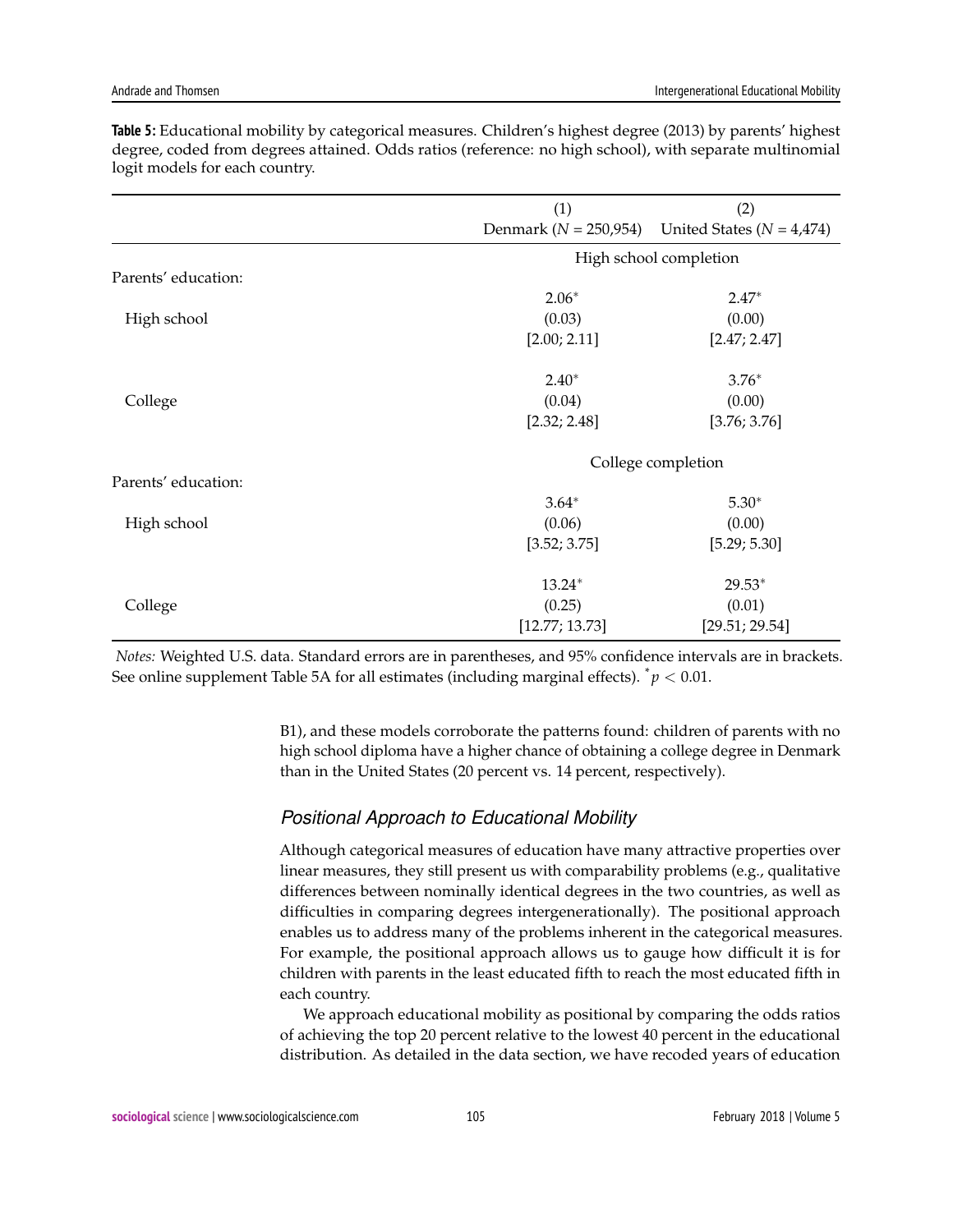into quintiles and collapsed the two lower groups to get the same size groups for both children and parents in Denmark and the United States (i.e., the least educated 40 percent, the lower-middle 20 percent, the upper-middle 20 percent, and the top 20 percent). Table [6](#page-14-0) shows that even when we apply a positional measure, the odds ratio for being in the top 20 percent relative to the lowest 40 percent is higher for U.S. children than for Danish children; the odds ratios come out to 8.8 for Denmark versus 20.5 for the United States (see also online supplement Table B9).

In sum, when we apply basic variables to compare educational mobility descriptively in the two countries, the tables presented here and in the online supplement show that educational mobility is consistently higher in Denmark than in the United States.

## Discussion and Conclusion

Although a wide range of studies have found intergenerational educational mobility to be greater in Scandinavia than in countries such as the United Kingdom and the United States (Bjørklund et al. 2002; Esping-Andersen 2005; Jäntti et al. 2006; Hertz et al. 2008; Blanden 2013; Corak 2013), a recent article by Landersø and Heckman (2017) has argued that educational mobility in Denmark and the United States is remarkably similar. In the present study, we have reanalyzed educational mobility in Denmark and the United States using the same data sources, and we have arrived at the opposite conclusion. Educational mobility in Denmark and the United States is not similar; mobility in Denmark is significantly higher than in the United States. We find their statement to be empirically unsubstantiated and, consequently, not suitable for making policy recommendations.

L & H base their statement on three sources (Landersø and Heckman 2017:198– 99): (1) OECD data, (2) a comparative analysis by Hertz et al. (2008), and (3) the authors' own tables on educational transitions for parents and children in Denmark and the United States. (1) L & H use OECD (2014) data showing few cross-national differences in the social origin distribution of students in tertiary education. We have argued that the OECD figures reproduced by L & H only showing the origin distribution *within* tertiary education cannot be used to draw conclusions about educational mobility. The relative risk measure provided by the OECD—which accounts for the distribution of education within each social group—shows that educational mobility is substantially higher in Denmark than in the United States (see Table A4.1a on page 92 and Table A4.1b on page 93 in OECD [2014]). (2) In addition to the OECD figures, L  $\&$  H base their statement on a comparative study by Hertz et al. (2008), who use linear regression models to estimate the importance of family background on educational attainment for citizens ages 20 to 69 from 42 nations across 50 years. Hertz et al. (2008) do, in fact, find rather similar beta coefficient sizes for the United States and Denmark, but they find parent-to-child correlations—Hertz et al.'s preferred measure—to be higher in the United States than in Denmark. Whereas L & H report only beta coefficients, we argue that both measures should be reported and that Hertz et al. (2008) show mixed results when the correlations are included.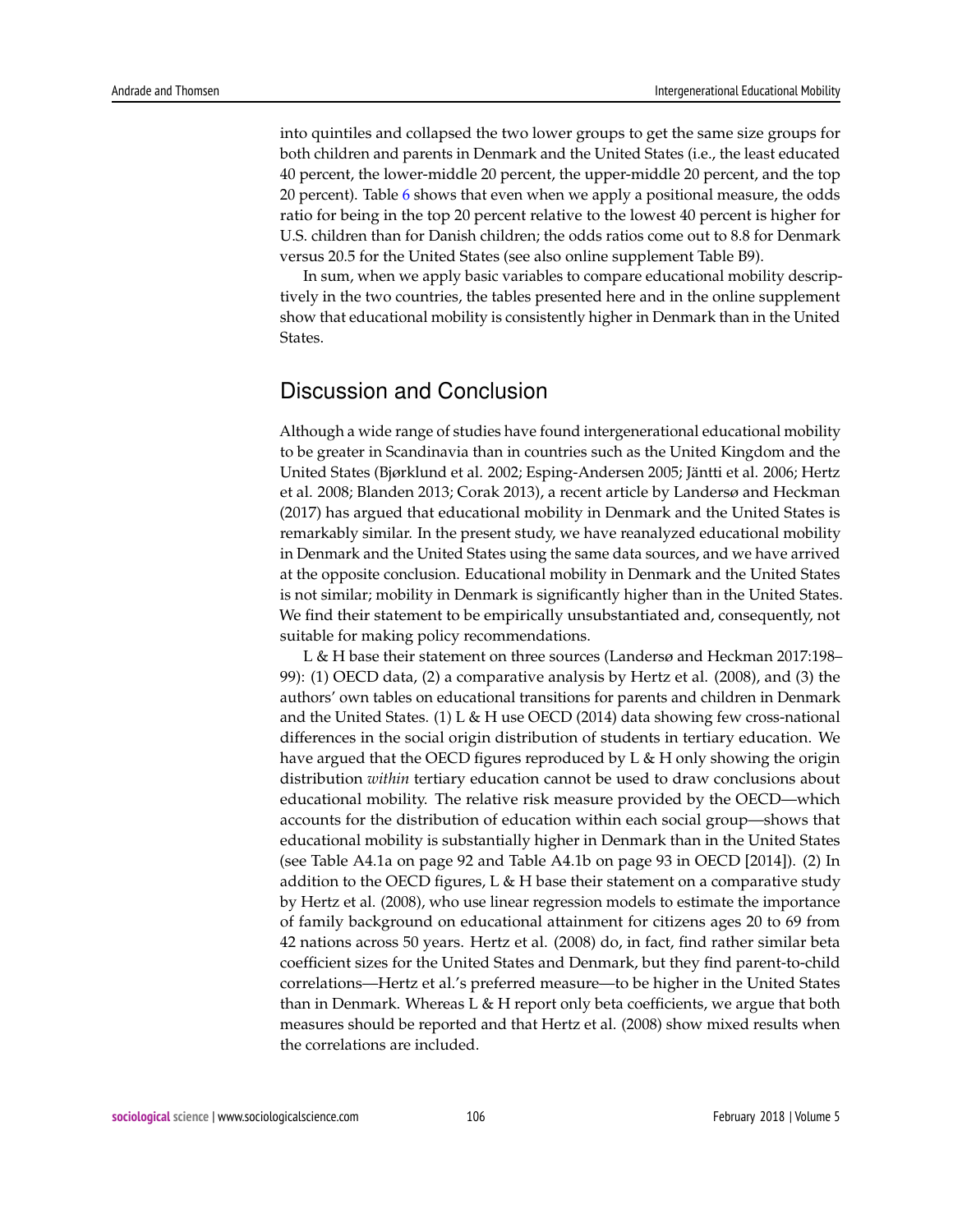|                                 | (1)                       | (2)                             |
|---------------------------------|---------------------------|---------------------------------|
|                                 | Denmark ( $N = 250,954$ ) | United States ( $N = 4,983$ )   |
|                                 |                           | Lower middle (40-60 percent)    |
| Parents' education:             |                           |                                 |
|                                 | $1.34*$                   | $1.32*$                         |
| Lower middle (40-60 percent)    | (0.02)                    | (0.00)                          |
|                                 | [1.38; 1.38]              | [1.32; 1.32]                    |
|                                 | $1.26*$                   | $2.25*$                         |
| Upper middle (60-80 percent)    | (0.02)                    | (0.00)                          |
|                                 | [1.22; 1.30]              | [2.25; 2.25]                    |
|                                 | $1.28*$                   | $3.46*$                         |
| Top 20 percent (80-100 percent) | (0.02)                    | (0.00)                          |
|                                 | [1.23; 1.32]              | [3.45; 3.46]                    |
|                                 |                           | Upper middle (60-80 percent)    |
| Parents' education:             | $1.33*$                   | $1.87*$                         |
| Lower middle (40-60 percent)    | (0.02)                    | (0.00)                          |
|                                 | [1.26; 1.37]              | [1.87; 1.88]                    |
|                                 | $1.69*$                   | $4.66*$                         |
| Upper middle (60-80 percent)    | (0.03)                    | (0.00)                          |
|                                 | [1.64; 1.74]              | [4.66; 4.66]                    |
|                                 | $3.40*$                   | 12.88*                          |
| Top 20 percent (80-100 percent) | (0.05)                    | (0.00)                          |
|                                 | [3.29; 3.50]              | [12.87; 12.88]                  |
|                                 |                           | Top 20 percent (80-100 percent) |
| Parents' education:             |                           |                                 |
|                                 | $1.30*$                   | $2.42*$                         |
| Lower middle (40-60 percent)    | (0.02)                    | (0.00)                          |
|                                 | [1.26; 1.34]              | [2.42; 2.43]                    |
|                                 | $2.35*$                   | $5.56*$                         |
| Upper middle (60-80 percent)    | (0.04)                    | (0.00)                          |
|                                 | [2.27; 2.43]              | [5.56; 5.57]                    |
|                                 | $8.84*$                   | $20.09*$                        |
| Top 20 percent (80-100 percent) | (0.14)                    | (0.00)                          |
|                                 | [8.58; 9.11]              | [20.09; 20.10]                  |

<span id="page-14-0"></span>**Table 6:** Educational mobility by positional measures. Children's education (2013) by parents' education, coded from years of education. Odds ratios (reference: lowest 40 percent) for the 1980–1984 cohorts, with separate multinomial logit models for each country.

*Notes:* Weighted U.S. data. Standard errors are in parentheses, and 95% confidence intervals are in brackets. See online supplement Table 6A for all estimates (including marginal effects).  $\dot{p}$  < 0.01.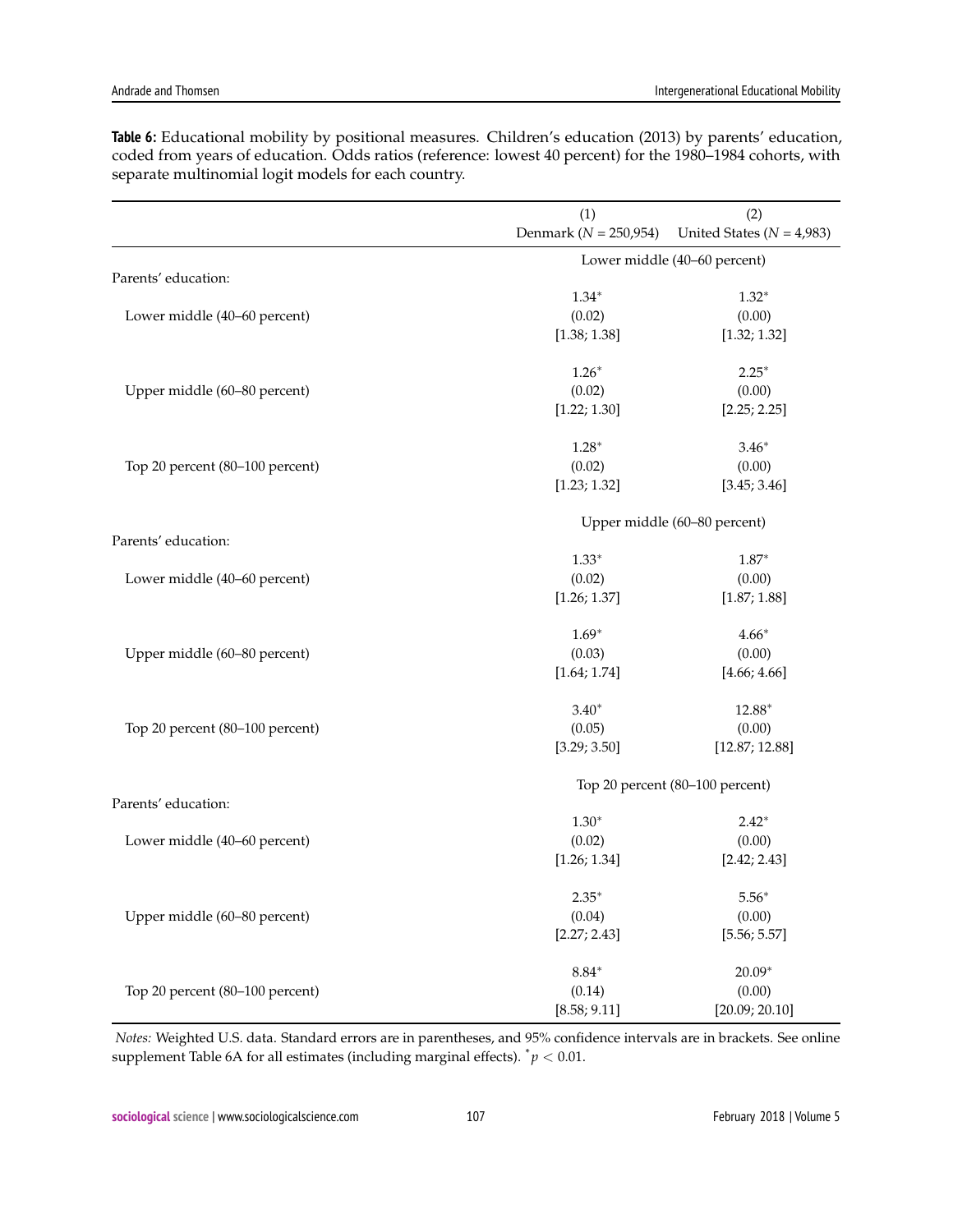<span id="page-15-0"></span> $(3)$  L & H also base their statement on their own depictions of the intergenerational association between fathers' and their children's education (Figure A30). We have reanalyzed these patterns for the latest cohorts of 29- to 33-year-olds in 2013 in both countries. Looking at raw transition tables, we find that children of parents with less than 12 years of education are more likely to achieve 15 years of education (or more) in Denmark than in the United States. We also have modeled the transitions using gradational, categorical, and positional approaches. The gradational approach views children's education as a linear and monotonic function of their parents' education. We found the parent-to-child correlations and regression estimates to be significantly lower for Danish children than for U.S. children.<sup>[12](#page-17-4)</sup> The categorical approach allows us to use more comparable data (degrees attained) and to recognize qualitative differences between different educational levels. Using various categorical measures, we consistently find educational mobility to be higher in Denmark than in the United States, and this result corresponds with other studies on social and educational mobility finding higher upward mobility in Scandinavian countries than in the United States (e.g., Breen et al. 2010; Blanden 2013; Eurofound 2017). In the positional approach, we compare the likelihoods of children from different origin positions in the educational distribution reaching other positions in that distribution. This approach is particularly valuable in comparative analysis over time and between countries, where nominally similar educational categories can be qualitatively different and have different effects on outcomes (for similar remarks, see Di Stasio, Bol, and van de Werfhorst [2016]). Again, we find educational mobility to be higher in Denmark than in the United States.

As we cannot find a lack of educational mobility in Denmark compared with the United States, we dispute the conclusion by  $L \& H$  that wage compression and high levels of welfare benefits are counterproductive in providing incentives for pursuing education (Landersø and Heckman 2017:220). On the contrary, the relatively high educational mobility in Denmark could, for the sake of argument, be the result of a welfare state providing sufficient incentives for pursuing education. A welfare regime in which the choice of higher education is associated with low social and economic risks may support mobility, whereas a high-risk, limited welfare regime, such as the one in the United States, may hamper mobility (for similar arguments, see Esping-Andersen [2004]). Because our article relies on descriptive methods only, this reasoning obviously will remain speculative, but we want to illustrate an important point: different estimates of mobility patterns can lead to different hypotheses about the workings of welfare regimes and, ultimately, to different policy recommendations. We have made a case at the descriptive level for educational mobility being higher in Denmark than in the United States, thereby questioning the statement made by  $L \& H$ . The "cautionary note to the many enthusiasts endorsing the Scandinavian welfare state" sent by L & H (p. 220) should, in our view, rather be a cautionary note about arriving too hastily at conclusions about educational mobility patterns—especially if these conclusions serve as stepping stones for advancing welfare-state policy recommendations.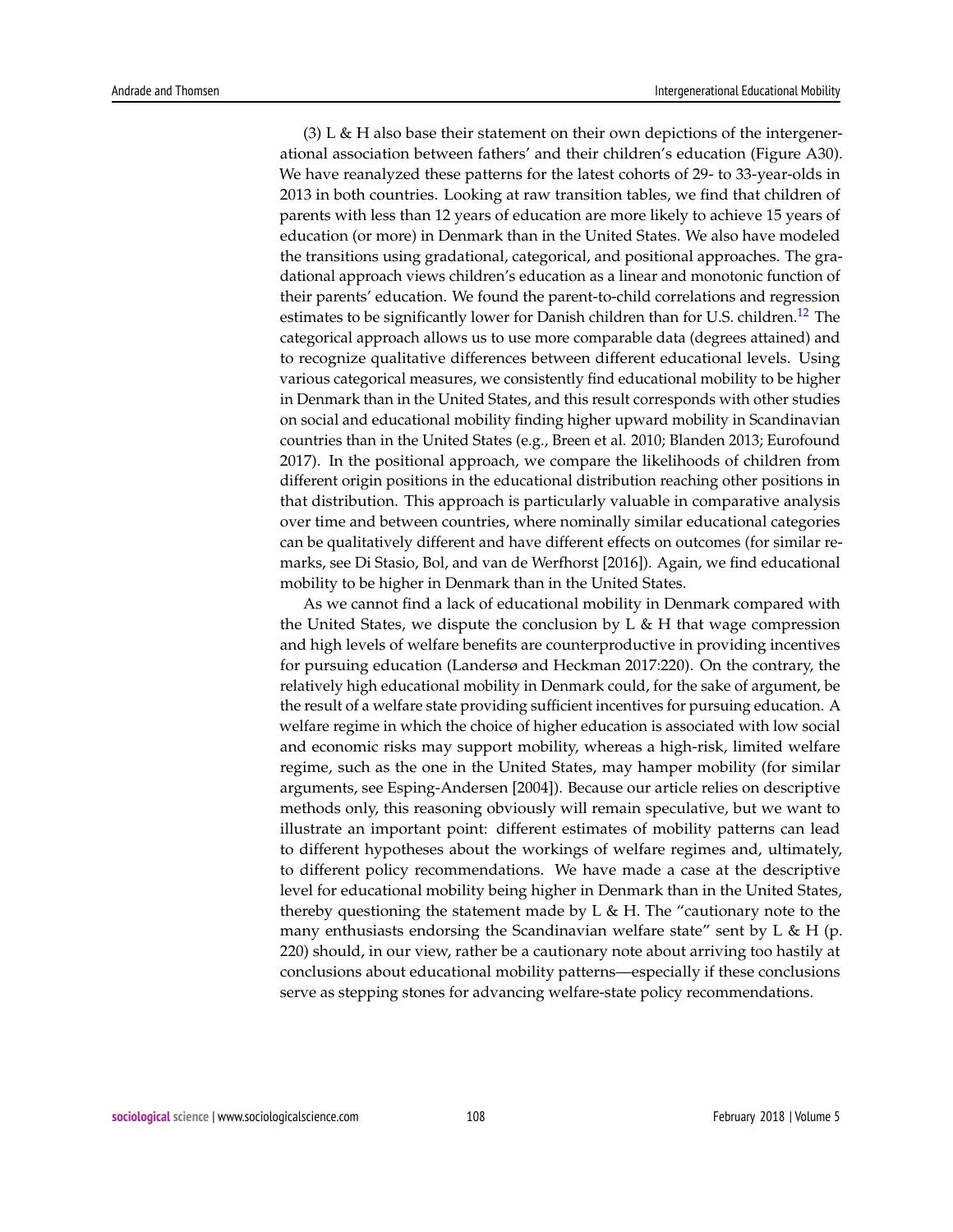## **Notes**

- <span id="page-16-0"></span>[1](#page-1-0) Even though L & H (2017) only use a small part of their article to discuss educational mobility in Denmark and the United States (p. 196–99), we focus specifically on this part because this is where they establish that educational mobility in Denmark and the United States is similar, and they use this finding as a point of departure for the remainder of their article.
- <span id="page-16-1"></span>[2](#page-3-0) The OECD (2014) does not provide the figures used for calculating its odds ratios, but an example can easily be constructed showing how similar destination row percentages may cover up very different mobility patterns. Consider the following hypothetical mobility tables for countries A and B. Both countries have row percentage distributions for children in tertiary education resembling those reported in Figure 6 in L & H, but they have very different mobility patterns. In country A, 10 percent of all children of parents with no upper secondary education progress to tertiary education, whereas in country B, 20 percent do so. In short, origin distributions (column percentages) are needed to properly assess educational mobility patterns.

|          |                                          | Country A $(N = 396)$              |                    |                              | Country B $(N = 635)$              |                    |                              |
|----------|------------------------------------------|------------------------------------|--------------------|------------------------------|------------------------------------|--------------------|------------------------------|
|          |                                          | Parents                            |                    |                              | Parents                            |                    |                              |
|          |                                          | <b>Below</b><br>upper<br>secondary | Upper<br>secondary | <b>Tertiary</b><br>education | <b>Below</b><br>upper<br>secondary | Upper<br>secondary | <b>Tertiary</b><br>education |
|          | Upper<br>secondary<br>education          | 50 (50%)                           | 40                 | 20                           | 40 (40%)                           | 60                 | 40                           |
| Children | Below<br>upper<br>secondary<br>education | 40 (40%)                           | 64                 | 57                           | 40 (40%)                           | 50                 | 120                          |
|          | <b>Tertiary</b><br>education             | 10 (10%)<br>[8%]                   | 42<br>[34%]        | 73<br>[58%]                  | 20 (20%)<br>[7%]                   | 85<br>[30%]        | 180<br>[63%]                 |

Notes: Column percentages are in parentheses; row percentages are in brackets.

- <span id="page-16-2"></span>[3](#page-4-0) We thank Rasmus Landersø for generously providing us with Stata do-files. Our own do-files can be obtained from the authors upon request.
- <span id="page-16-3"></span>[4](#page-4-1) In their Online Appendix Figure A30, it appears that  $L \& H$  use a lower cutoff for years of education needed to end up in the college group for the United States (14 years) than for Denmark (15 years). We use the same cutoffs for Denmark and the United States but include L & H's cutoff in later online supplement models (Table B2).
- <span id="page-16-4"></span>[5](#page-6-0) The U.S. data have weights, but these are only designed to account for the oversampling of black and Hispanic participants.
- <span id="page-16-5"></span>[6](#page-8-0) Replication do-files are available upon request. Data from the National Longitudinal Survey of Youth is publicly available (Bureau of Labor Statistics 2015). For information on how to gain access to the Danish administrative data, please visit the following link: <https://www.dst.dk/en/TilSalg/Forskningsservice>.
- <span id="page-16-6"></span>[7](#page-8-1) Whereas Danish administrative data record the highest education ever attained each year, the NLSY97 provides information on either the highest grade or degree reported in the last round (round 16 in 2013) or the highest degree ever reported. This means that the researcher will have to make a tradeoff between larger *N*s with information from the latest and previous rounds (i.e., potentially incomplete information about individuals' educational attainment) versus smaller *N*s with information from the 2013 round only.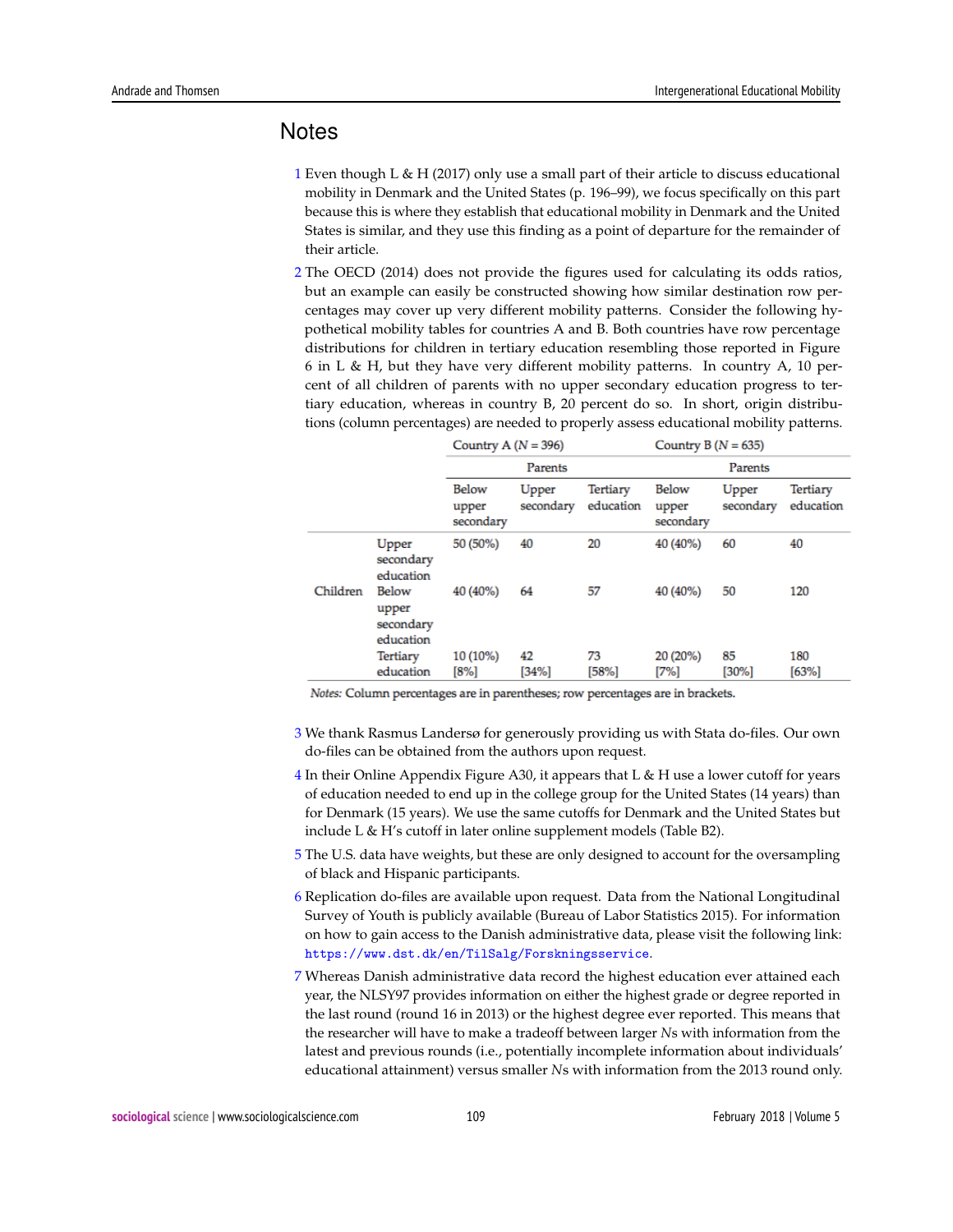We include both measures in our models (see the online supplement). In addition, whereas the educational level of parents is automatically linked to the children in Danish administrative data, the information on parental education in the U.S. data is given either as (1) the grade attained by the mother and father (with information given by the mother in the round) or (2) the degrees attained by the mother and father (with information provided by the child in the 1997 round). Scholars have found that children's accounts of their parents' education lead to underestimation of socioeconomic disparities (Engzell and Jonsson 2015). We apply both measures in our analyses.

- <span id="page-17-0"></span>[8](#page-9-1) Educational categories may be on the same level formally while covering very different education forms (e.g., the difference between attending "high school" in Denmark and in the United States). In addition, educational categories may formally be the same as 30 or 40 years ago, but occupational prospects may have changed dramatically (because of educational expansion, labor market demands, etc.). Measuring education in relative terms accounts for many (but certainly not all) of these caveats. One way to code education as a positional good is to divide education into quartiles or quintiles (if the lumpiness of education can be addressed properly). Another way is to use returns to education, occupational prestige, or other labor market outcomes to rank education levels.
- <span id="page-17-1"></span>[9](#page-10-0) We code information in the following way. The most educated parent is the primary source of information, and the other biological parent provides additional information. For example, say that the mother has 16 years of education and the father has 14 years; we recode this information into a notation of 16.14, retaining information on both parents' years of education. This provides us with a highly gradational measure of the level of education among parents. If information on one parent is missing (e.g., if there is only information on the mother) the father's figure is set at 16.00.
- <span id="page-17-2"></span>[10](#page-11-1) For example, Table B8 in the online supplement shows that the odds ratio for obtaining an master's degree for children of college-educated parents compared with those whose parents have only compulsory education is 30 for Denmark and 52 for the United States.
- <span id="page-17-3"></span>[11](#page-11-2) As some similar occupations require skills at different levels in Denmark and the United States (as described in the section on the Danish and U.S. educational systems), we also have run models separating shorter college degrees (merging high school together with business academies for Denmark and associate colleges in the United States) from longer college degrees (see online supplement Table B6). Once again, we find major differences in educational mobility between the two countries in favor of Denmark; the odds ratios of achieving shorter college degrees are 14.9 for Denmark and 32.8 for the United States.
- <span id="page-17-4"></span>[12](#page-15-0) We arrive at somewhat different results than Hertz et al. (2008), mainly for two reasons: (1) We code years of education as the number of years associated with the highest degree attained, whereas Hertz et al. use information on grades completed. (2) Hertz et al. average a heterogeneous sample of about 2,700 Danish children born between 1933 and 1978, whereas our analysis is performed on more homogenous cohort data of children born between 1980 and 1984.

# **References**

Arum, Richard, Adam Gamoran, and Yossi Shavit. 2007. "More Inclusion Than Diversion: Expansion, Differentiation and Market Structure in Higher Education." Pp. 1–35 in *Stratification in Higher Education: A Comparative Study*, edited by Shavit, Y., R. Arum, and A. Gamoran. California: Stanford University Press.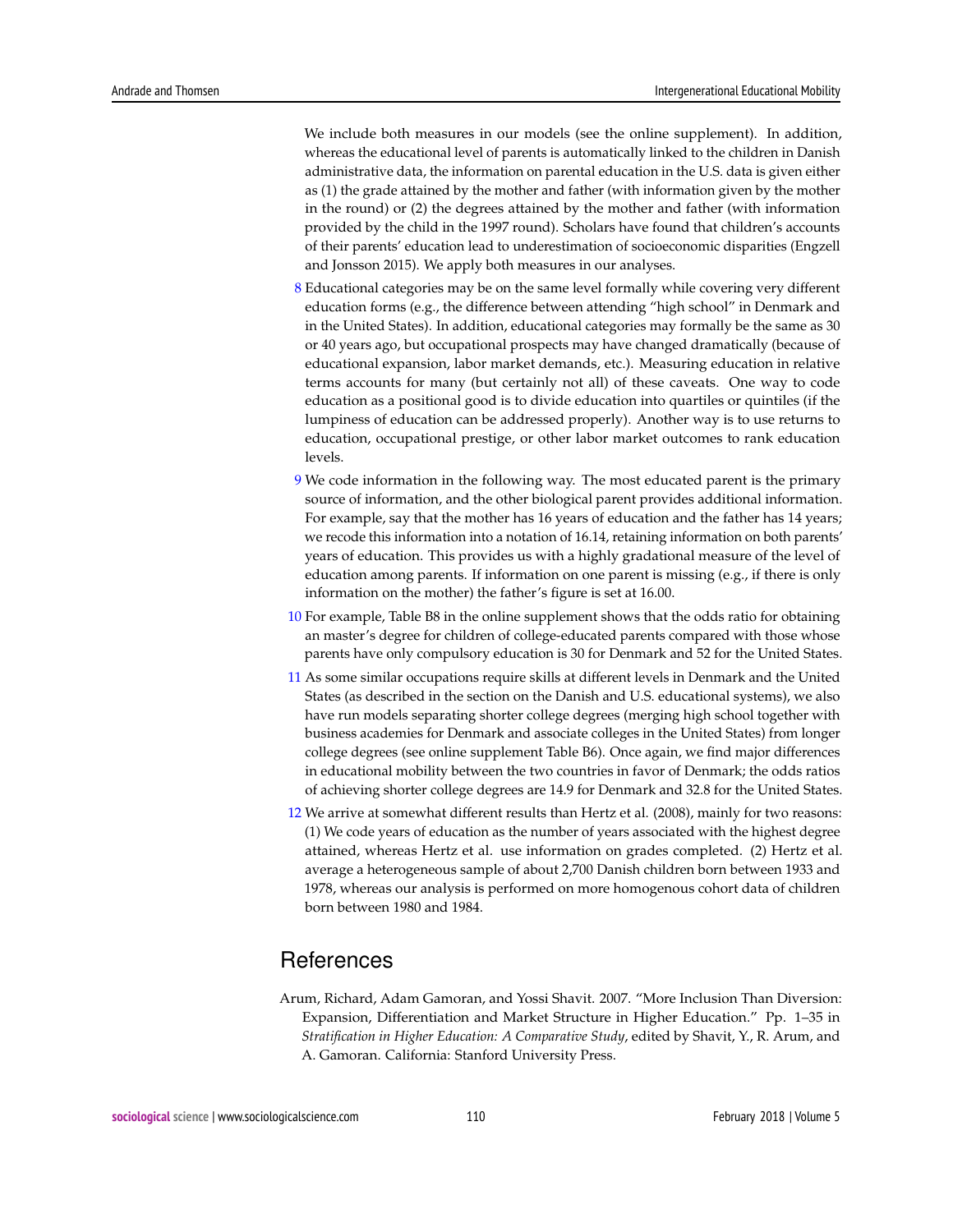- Aughinbaugh, Alison, and Rosella M. Gardecki. 2007. *Attrition in the National Longitudinal Survey of Youth 1997*. Washington, DC: Bureau of Labour Statistics.
- Baumann, Andreas. 2017. "Den urokkelig ulighed i uddannelse [Persistent inequality in education]." *Mandag Morgen*, October 9. Retrieved November 29, 2017. [https:](https://www.mm.dk/artikel/den-urokkelige-ulighed-i-uddannelse) [//www.mm.dk/artikel/den-urokkelige-ulighed-i-uddannelse](https://www.mm.dk/artikel/den-urokkelige-ulighed-i-uddannelse).
- Beller, Emily. 2009. "Bringing Intergenerational Social Mobility Research into the Twenty-First Century: Why Mothers Matter." *American Sociological Review* 74(4):507–28. [https:](https://doi.org/10.1177/000312240907400401) [//doi.org/10.1177/000312240907400401](https://doi.org/10.1177/000312240907400401).
- Bjørklund, Anders, Tor Eriksson, Markus Jäntti, Oddbjörn Raaum, and Eva Österbacka. 2002. "Brother Correlations in Earnings in Denmark, Finland, Norway and Sweden Compared to the United States." *Journal of Population Economics* 15(4):757–72. [https:](https://doi.org/10.1007/s001480100095) [//doi.org/10.1007/s001480100095](https://doi.org/10.1007/s001480100095).
- Black, Sandra E., and Paul J. Devereux. 2011. "Recent Developments in Intergenerational Mobility." Pp. 1487–541 in *Handbook of Labour Economics*, Vol. 4, edited by O. Ashenfelter and D. Card. Amsterdam: Elsevier. [https://doi.org/10.1016/S0169-7218\(11\)02414-2](https://doi.org/10.1016/S0169-7218(11)02414-2).
- Blanden, Jo. 2013. "Cross-Country Rankings in Intergenerational Mobility: A Comparison of Approaches from Economics and Sociology." *Journal of Economic Surveys* 27(1):38–73. <https://doi.org/10.1111/j.1467-6419.2011.00690.x>.
- Bol, Thijs. 2015. "Has Education Become More Positional? Educational Expansion and Labour Market Outcomes, 1985–2007." *Acta Sociologica* 58(2):105–20. [https://doi.org/](https://doi.org/10.1177/0001699315570918) [10.1177/0001699315570918](https://doi.org/10.1177/0001699315570918).
- Breen, Richard, and Jan O. Jonsson. 2000. "Analyzing Educational Careers: A Multinomial Transition Model." *American Sociological Review* 65(5):754–72. [https://doi.org/10.](https://doi.org/10.2307/2657545) [2307/2657545](https://doi.org/10.2307/2657545).
- Breen, Richard, and Jan O. Jonsson. 2005. "Inequality of Opportunity in Comparative Perspective: Recent Research on Educational Attainment and Social Mobility." *Annual Review of Sociology* 31:223–243. <https://doi.org/10.1146/annurev.soc.31.041304.122232>.
- Breen, Richard, Ruud Luijkx, Walter Müller, and Reinhard Pollak. 2010. "Long-term Trends in Educational Inequality in Europe: Class Inequalities and Gender Differences." *European Sociological Review* 26(1):31–48. <https://doi.org/10.1093/esr/jcp001>.
- Corak, Miles. 2013. "Income Inequality, Equality of Opportunity, and Intergenerational Mobility." *Journal of Economic Perspectives* 27(3):79–102. [https://doi.org/10.1257/jep.](https://doi.org/10.1257/jep.27.3.79) [27.3.79](https://doi.org/10.1257/jep.27.3.79).
- Di Stasio, Valentina, Thijs Bol, and Herman G. van de Werfhorst. 2016. "What Makes Education Positional? Institutions, Overeducation and the Competition for Jobs." *Research in Social Stratification and Mobility* 43:53–63. [https://doi.org/10.1016/j.rssm.2015.](https://doi.org/10.1016/j.rssm.2015.09.005) [09.005](https://doi.org/10.1016/j.rssm.2015.09.005).
- Engzell, Per, and Jan O. Jonsson. 2015. "Estimating Social and Ethnic Inequality in School Surveys: Biases from Child Misreporting and Parent Nonresponse." *European Sociological Review* 31(3):312–25. <https://doi.org/10.1093/esr/jcv005>.
- Esping-Andersen, Gosta. 2004. "Untying the Gordian Knot of Social Inheritance." *Research in Social Stratification and Mobility* 21(1):115–38. [https://doi.org/10.1016/](https://doi.org/10.1016/S0276-5624(04)21007-1) [S0276-5624\(04\)21007-1](https://doi.org/10.1016/S0276-5624(04)21007-1).
- Esping-Andersen, Gosta. 2005. "Social Inheritance and Equal Opportunities Policies." Pp. 14–30 in *Maintaining Momentum: Promoting Social Mobility and Life Chances from Early Years to Adulthood*, edited by S. Delorenzi, P. Robinson, and J. Reed. London: The Institute for Public Policy Research.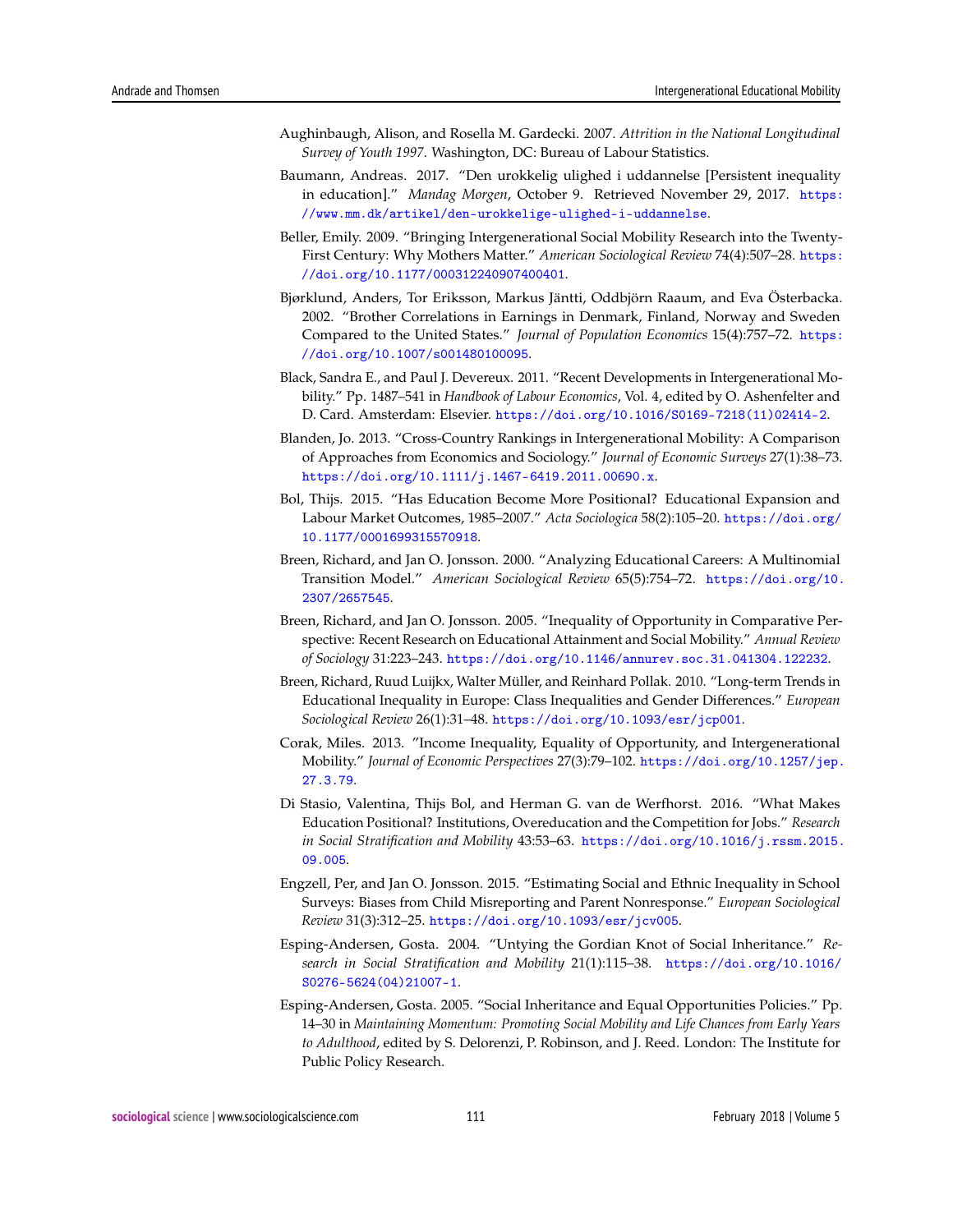- Eurofound. 2017. *Social Mobility in the EU*. Luxembourg: Publications Office of the European Union.
- Hertz, Tom, Tamara Jayasundera, Patrizio Piraino, Sibel Selcuk, Nicole Smith, and Alina Verashchagina. 2008. "The Inheritance of Educational Inequality: International Comparisons and Fifty-Year Trends." *The B.E. Journal of Economic Analysis and Policy* 7(2):1–46. <https://doi.org/10.2202/1935-1682.1775>.
- Hout, Michael. 1983. *Mobility Tables.* Newbury Park: Sage Publications. [https://doi.org/](https://doi.org/10.4135/9781412985086) [10.4135/9781412985086](https://doi.org/10.4135/9781412985086).
- Jackson, Michelle, Ruud Luijkx, Reinhard Pollak, Louis-André Vallet, Herman G. van de Werfhorst. 2008. "Educational Fields of Study and the Intergenerational Mobility Process in Comparative Perspective." *International Journal of Comparative Sociology* 49(4–5):369–88. <https://doi.org/10.1177/0020715208093082>.
- Jäntti, Markus, Bernt Bratsberg, Knut Røed, Oddbjörn Raaum, Robin Naylor, Eva Österbacka, Anders Björklund, and Tor Eriksson. 2006. "American Exceptionalism in a New Light: A Comparison of Intergenerational Earnings Mobility in the Nordic Countries, the United Kingdom and the United States (Discussion Paper, No. 1938)." Bonn, Germany: Institute for the Study of Labour.
- Landersø, Rasmus. 2016. "Lige muligheder er mere drøm end virkelighed i Danmark [Equality of opportunity is more dream than reality in Denmark]." *Politiken*, July 11. Retrieved November 29, 2017. [https://politiken.dk/debat/kroniken/art5629376/](https://politiken.dk/debat/kroniken/art5629376/Lige-muligheder-er-mere-dr%C3%B8m-end-virkelighed-i-Danmark) [Lige-muligheder-er-mere-dr%C3%B8m-end-virkelighed-i-Danmark](https://politiken.dk/debat/kroniken/art5629376/Lige-muligheder-er-mere-dr%C3%B8m-end-virkelighed-i-Danmark).
- Landersø, Rasmus, and James J. Heckman. 2017. "The Scandinavian Fantasy: The Sources of Intergenerational Mobility in Denmark and the US." *Scandinavian Journal of Economics* 119(1):178–230. <https://doi.org/10.1111/sjoe.12219>.
- Mazumder, Bhashkar. 2005. "The Apple Falls Even Closer to the Tree than We Thought: New and Revised Estimates of the Intergenerational Inheritance of Earnings." Pp. 80–99 in *Unequal Chances: Family Background and Economic Success*, edited by S. Bowles, H. Gintis, and M. Osborne Groves. New Jersey: Princeton University Press.
- O'Brien, Matt. 2016. "This Country Has Figured Out the Only Way to Save the American Dream." *Washington Post*, August 3. Retrieved November 29, 2017. [https://www.washingtonpost.com/news/wonk/wp/2016/08/03/](https://www.washingtonpost.com/news/wonk/wp/2016/08/03/theres-only-one-way-to-save-the-american-dream/?utm_term=.d69abcb3e445) [theres-only-one-way-to-save-the-american-dream/?utm\\_term=.d69abcb3e445](https://www.washingtonpost.com/news/wonk/wp/2016/08/03/theres-only-one-way-to-save-the-american-dream/?utm_term=.d69abcb3e445).
- Organisation for Economic Cooperation and Development. 2014. *Education at a Glance 2014: OECD Indicators.* Paris: OECD Publishing.
- Organisation for Economic Cooperation and Development. 2017. *Educational Opportunity for All: Overcoming Inequality throughout the Life Course.* Paris: OECD Publishing.
- Shavit, Yossi, and Hyunjoon Park. 2016. "Introduction to the Special Issue: Education as a Positional Good." *Research in Social Stratification and Mobility* 43:1–3. [https://doi.org/](https://doi.org/10.1016/j.rssm.2016.03.003) [10.1016/j.rssm.2016.03.003](https://doi.org/10.1016/j.rssm.2016.03.003).
- Thompson, Derek. 2016. "Denmark Isn't Magic." *The Atlantic*, August 2. Retrieved November 29, 2017. [https://www.theatlantic.com/business/archive/2016/08/](https://www.theatlantic.com/business/archive/2016/08/the-american-dream-isnt-alive-in-denmark/494141/) [the-american-dream-isnt-alive-in-denmark/494141/](https://www.theatlantic.com/business/archive/2016/08/the-american-dream-isnt-alive-in-denmark/494141/).
- Thomsen, Jens-Peter. 2015. "Maintaining Inequality Effectively? Access to Higher Education Programmes in a Universalist Welfare State in Periods of Educational Expansion 1984–2010." *European Sociological Review* 31(6):683–96. [https://doi.org/10.1093/esr/](https://doi.org/10.1093/esr/jcv067) [jcv067](https://doi.org/10.1093/esr/jcv067).
- Torche, Florencia. 2016. "Education and the Intergenerational Transmission of Advantage in the US." Pp. 237–54 in *Education, Occupation and Social Origin: A Comparative Analysis*